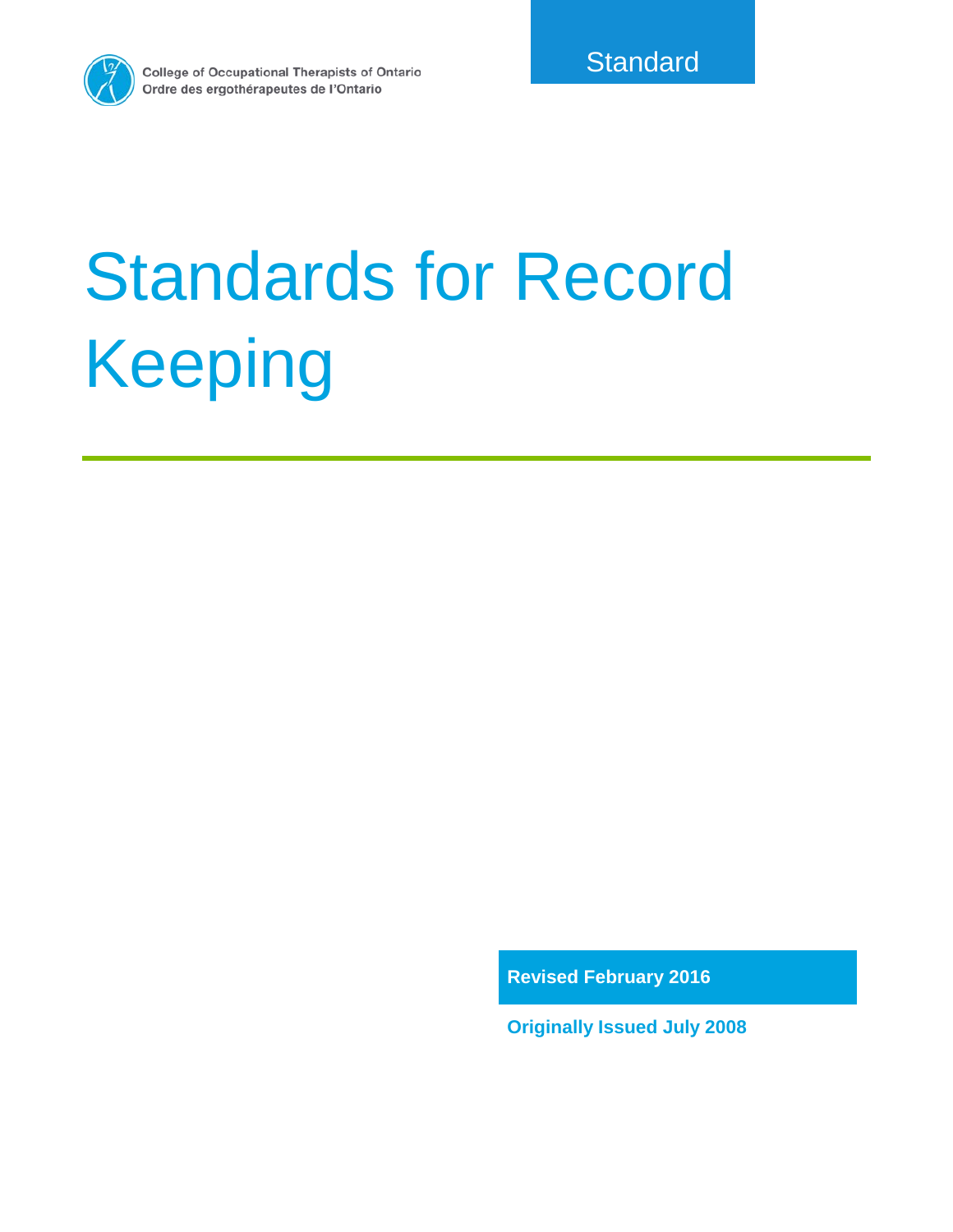## **Introduction**

Keeping records is an integral part of occupational therapy practice and demonstrates the occupational therapist's accountability as a regulated health professional. Clinical, mixed-practice and non-clinical occupational therapists (OTs) have record keeping responsibilities related to the appropriate management of information and effective communication as outlined in Essential Competency 5 (Essential Competencies of Practice, 2011). The Standards for Record Keeping focus on the record keeping responsibilities related to clinical records, financial records and equipment maintenance.

The client record is a legal document and source of evidence intended to officially record events, decisions, interventions, and plans made in the course of the OT-client relationship. Records serve as a tool to aid in continuity of care, assisting health care professionals to monitor a client's health status, services provided and outcomes. Records are used to communicate information to clients and stakeholders and can be used to promote interprofessional collaboration. Records that comply with the Standards for Record Keeping facilitate safe, effective, ethical client care.

Appropriate records demonstrate professional accountability by documenting service through the continuum of care from receipt of the referral through to discharge. They reflect processes such as informed consent, collaborative goal setting, clinical reasoning and care planning as well as evaluation of client outcomes. Records should reflect the OT's professional analysis and/or opinion, interventions, recommendations and ethical considerations. Records should incorporate information provided by the client as well as communication between the OT and the client. Records can demonstrate compliance with laws and professional standards as well as organization-specific policies and procedures.

The Standards for Record Keeping address many of the same requirements that are covered by the *Personal Health Information Protection Act, 2004* (PHIPA). OTs must know and understand the record keeping requirements of their specific practice as responsibilities will vary depending on the role each OT assumes under PHIPA. Prior to delivering occupational therapy service, an OT must establish whether they are the **Health Information Custodian** or **Agent of the Health Information Custodian** to ensure appropriate management of personal health information. For more information about this topic, refer to PHIPA or the Office of the Information and Privacy Commissioner of Ontario.

The Standards for Record Keeping reference the documentation obligations set out in other College publications (for example, standards, guidelines, guides and position papers) to provide a comprehensive reference for record keeping expectations.

The purpose of these Standards is to ensure OTs in Ontario are aware of the minimum expectations for record keeping. Record keeping is a requirement for all aspects of occupational therapy clinical practice including individual and group interventions. OTs are expected to adhere to the Standards for Record Keeping and be aware of all legislation, standards, and policies applicable to the area of practice and practice setting. Where practice setting policies exceed the requirements of these Standards, OTs are also expected to adhere to the practice setting policies.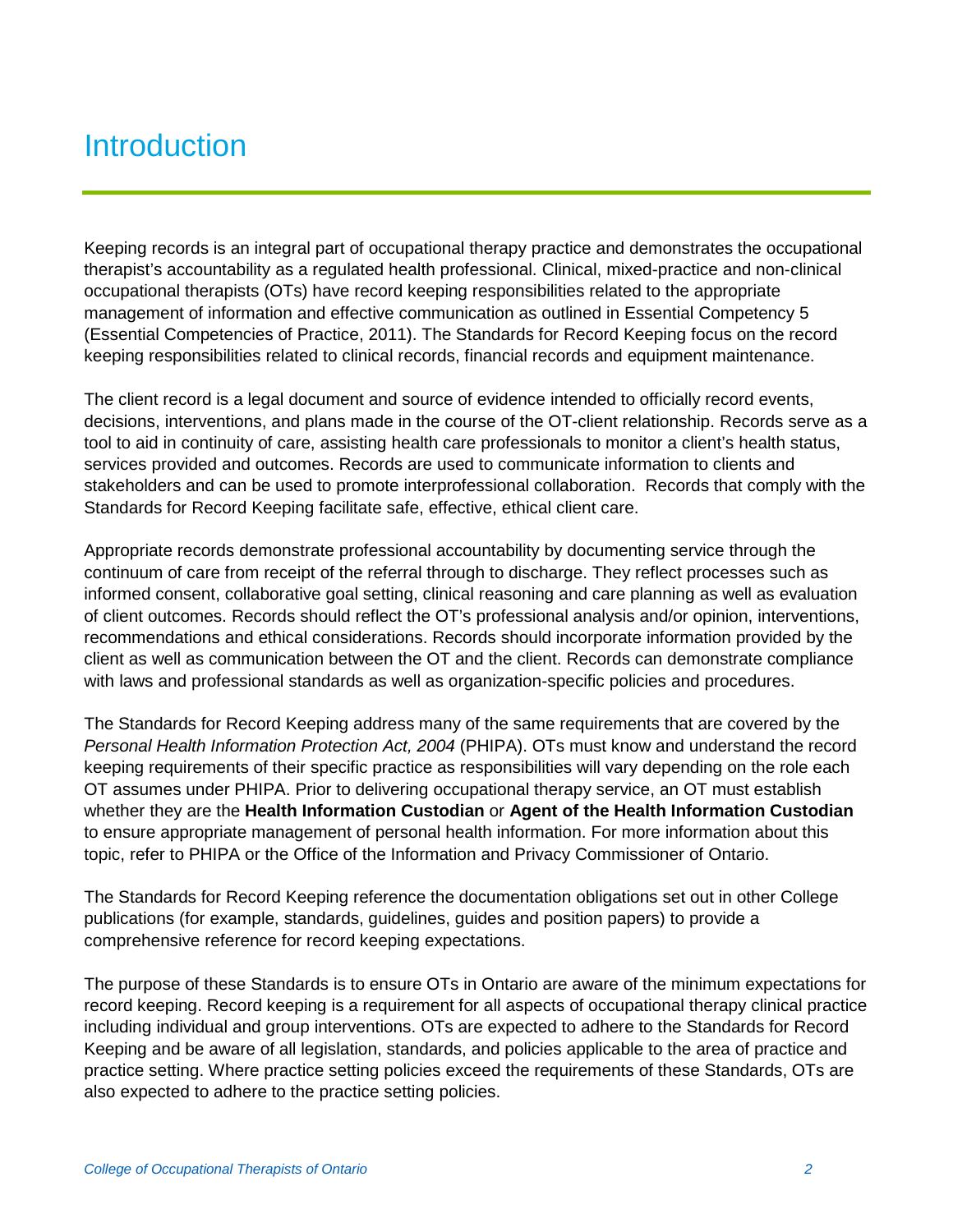## **Application of the Standards for Record Keeping**

- The following **standards** describe the minimum expectations for OTs.
- The **performance indicators** listed below each standard describe more specific behaviours that demonstrate the Standard has been met.
- It is not expected that all performance indicators will be evident all the time. It is expected performance indicators could be demonstrated if requested.
- There may be some situations where the OT determines that a particular performance indicator has less relevance due to client factors or environmental factors. Such situations may call for the OT to seek further clarification.
- It is expected that OTs will always use their clinical judgement to determine how to best maintain records based on the scope of the practice, practice setting, client and stakeholder needs.
- It is expected that therapists will be able to provide reasonable rationale for any variations from the Standard.

College publications contain practice parameters and standards which should be considered by all Ontario OTs in the care of their clients and in the practice of the profession. College publications are developed in consultation with OTs and describe current professional expectations. It is important to note that these College publications may be used by the College or other bodies in determining whether appropriate standards of practice and professional responsibilities have been maintained.

Pursuant to the *Regulated Health Professions Act, 1991* (RHPA), the College is authorized to make regulations in relation to professional practice. The College's Professional Misconduct Regulation establishes that "contravening, by act or omission, a standard of practice of the profession or failing to maintain a standard of the profession" constitutes grounds for professional misconduct.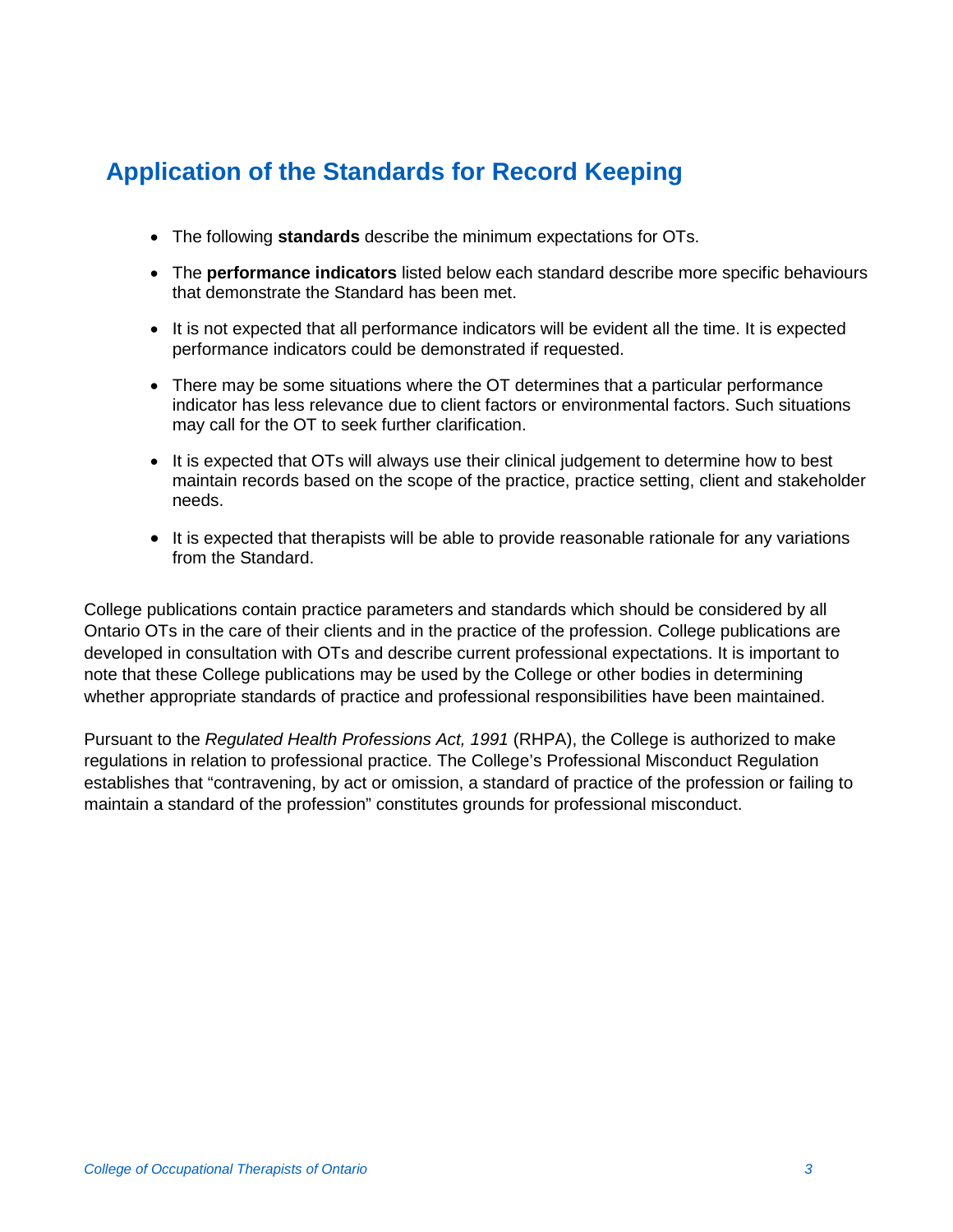## **Overview of the Standards for Record Keeping**

- 1. Clinical Record Information
- 2. Documenting Receipt of Delegation of Controlled Acts
- 3. Organizational Administrative Matters
- 4. Application of Signature
- 5. Privacy and Access
- 6. Confidentiality and Security
- 7. Retention and Destruction
- 8. Discontinuation or Transfer of Practice
- 9. Financial Records
- 10. Equipment Records
- 11. Records Available to the College

## **1. Clinical Record Information**

The clinical record assists OTs to provide safe, effective, ethical client care. The clinical record is a living document that should tell the story of the client and facilitate continuity of care among health professionals and service providers. OTs must document sufficient information to support the legal, communication, care planning and client outcome monitoring functions of record keeping in the context of their practice setting. Documentation, whether in paper or electronic format, must meet the minimum expectations for record keeping. Occupational therapy interventions occur with individual clients and with groups. To ensure the clinical record contains the necessary information to support the primary functions of record keeping, OTs must consider their scope of practice, the nature of the client-therapist relationship, the objectives and risks of the intervention as well as the expectations of the client. Proactively defining the scope and format of service delivery will support decision-making related to the content of the clinical record and may facilitate the development of protocols for efficient documentation.

For group interventions, there may be considerable variability in the nature of the therapeutic relationship and the objectives of the intervention that may influence the record keeping. For example, an OT offering a drop-in education session on arthritis to members of a community centre may choose to document differently than an OT offering intensive cognitive behavioural therapy to a group of six clients over the course of a year-long program. OTs are expected to use their professional judgement and consider the context of their practice in the application of record keeping standards.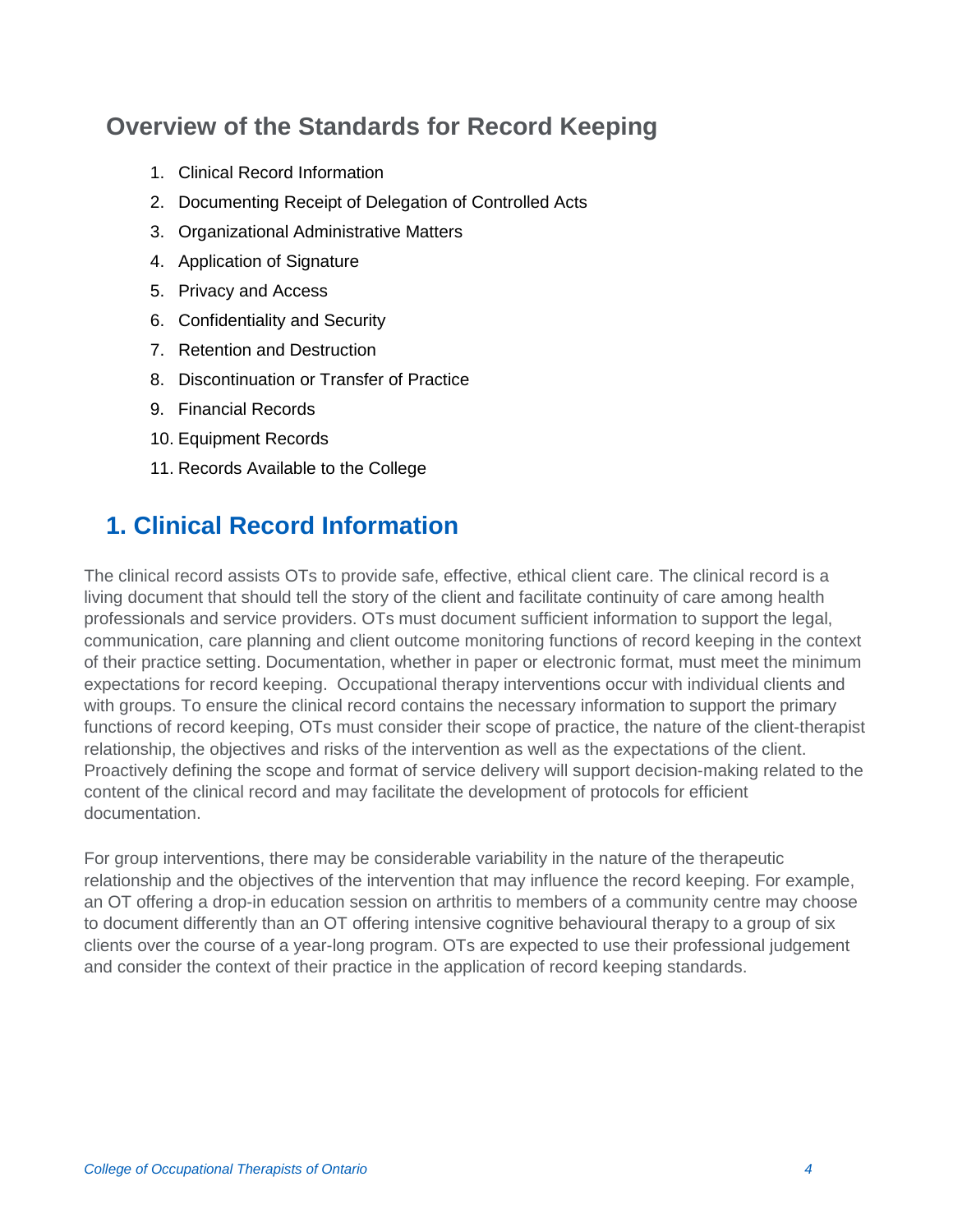#### **Standard 1**

*The occupational therapist will be responsible for the content of the clinical record related to occupational therapy services and will ensure that the content is non-judgemental and accurately reflects the occupational therapy service provided.*

#### **Performance Indicators**

An occupational therapist will document or ensure that the clinical record includes:

| 1.1 | Client's full name and address, date of birth, and unique identifier (if applicable);                                                                                                                                                                                                                                                 |
|-----|---------------------------------------------------------------------------------------------------------------------------------------------------------------------------------------------------------------------------------------------------------------------------------------------------------------------------------------|
| 1.2 | Full name and contact information of the client referral source, including self-<br>referral and the purpose for the referral;                                                                                                                                                                                                        |
| 1.3 | Confirmation of accuracy/currency of information provided about the client on the<br>referral;                                                                                                                                                                                                                                        |
| 1.4 | Date of each professional encounter with the client (dates must be accessible for<br>retrieval).                                                                                                                                                                                                                                      |
|     | Time and duration, while not required, may be appropriate for the practice setting;                                                                                                                                                                                                                                                   |
|     | Note: If required by practice setting, time and duration of the encounter may be<br>recorded in the progress notes, workload measurement system, or through a<br>billing process.                                                                                                                                                     |
| 1.5 | Charts, notes, forms and other material regardless of the medium or format (for<br>example, email, fax, telephone) in which relevant information has been received<br>from or provided to the client or his or her authorized representatives, other health<br>care professionals or service providers involved in the client's care; |
| 1.6 | Record of any occupational therapy assessment including assessment<br>procedures used, the results obtained, the conclusions, problem formulation or<br>other professional opinion regarding client status.                                                                                                                           |
|     | Note: Please refer to the Standards for Occupational Therapy Assessments.                                                                                                                                                                                                                                                             |
| 1.7 | Record of the occupational therapy intervention plan formulated in collaboration<br>with the client, including the goals of the prescribed intervention;                                                                                                                                                                              |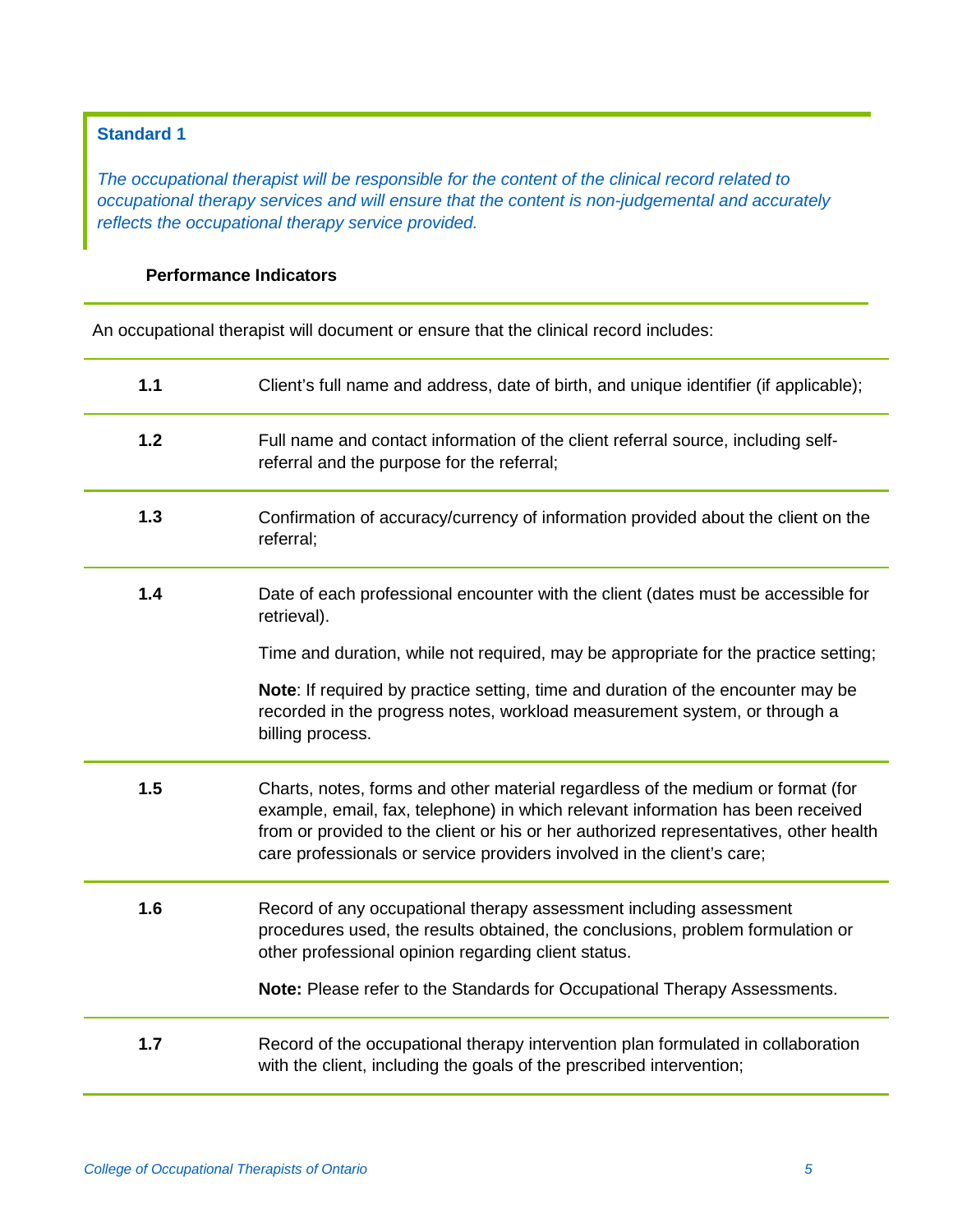| 1.8  | Reference to any specific care map, clinical pathway, or similar<br>assessment/intervention plan used. A copy of the plan (and any revisions) will be<br>reasonably available;                                                                                                                                                                                                                                                                                           |
|------|--------------------------------------------------------------------------------------------------------------------------------------------------------------------------------------------------------------------------------------------------------------------------------------------------------------------------------------------------------------------------------------------------------------------------------------------------------------------------|
| 1.9  | Progress note(s), indicating the outcome of an intervention, each change in client<br>condition, problem formulation or intervention plans and goals. Charting by<br>exception is acceptable when there are no changes to a previously documented<br>care map, clinical pathway or intervention plan;                                                                                                                                                                    |
| 1.10 | Every report sent or received by the OT with respect to the client;                                                                                                                                                                                                                                                                                                                                                                                                      |
|      | Note: A list of reports that have been reviewed and returned to the sender is also<br>sufficient when not relied upon to deliver care, as long as the most<br>relevant/current report and background information is retained by the OT in the<br>client record;                                                                                                                                                                                                          |
| 1.11 | Every consent obtained;                                                                                                                                                                                                                                                                                                                                                                                                                                                  |
|      | Note: Please refer to the Standards for Consent, Standards for Supervision of<br>Support Personnel; Standards for Supervision of Students.                                                                                                                                                                                                                                                                                                                               |
| 1.12 | Clear accountability for any occupational therapy service components assigned to<br>other care providers (for example covering therapists, support personnel or<br>students) that may include the name and designation of the individual or<br>reference to process for providing coverage for occupational therapy service (for<br>example, a roster system where different OTs are assigned accountability for<br>service delivery in the absence of the treating OT). |
|      | Note: Please refer to the Standards for the Supervision of Support Personnel and<br>the Standards for the Supervision of Students                                                                                                                                                                                                                                                                                                                                        |
| 1.13 | Specific information related to any referral made by the OT;                                                                                                                                                                                                                                                                                                                                                                                                             |
| 1.14 | Record of any cancelled or missed appointments;                                                                                                                                                                                                                                                                                                                                                                                                                          |
|      | Note: Recording cancelled or missed appointments may not be practical or<br>applicable in all practice settings.                                                                                                                                                                                                                                                                                                                                                         |
| 1.15 | Discharge information (for example, client status at discharge, reason for<br>discharge, explanatory note when intervention was initiated but not completed,<br>summary of outcomes attained, recommendations for post-discharge home<br>program, record of referrals).                                                                                                                                                                                                  |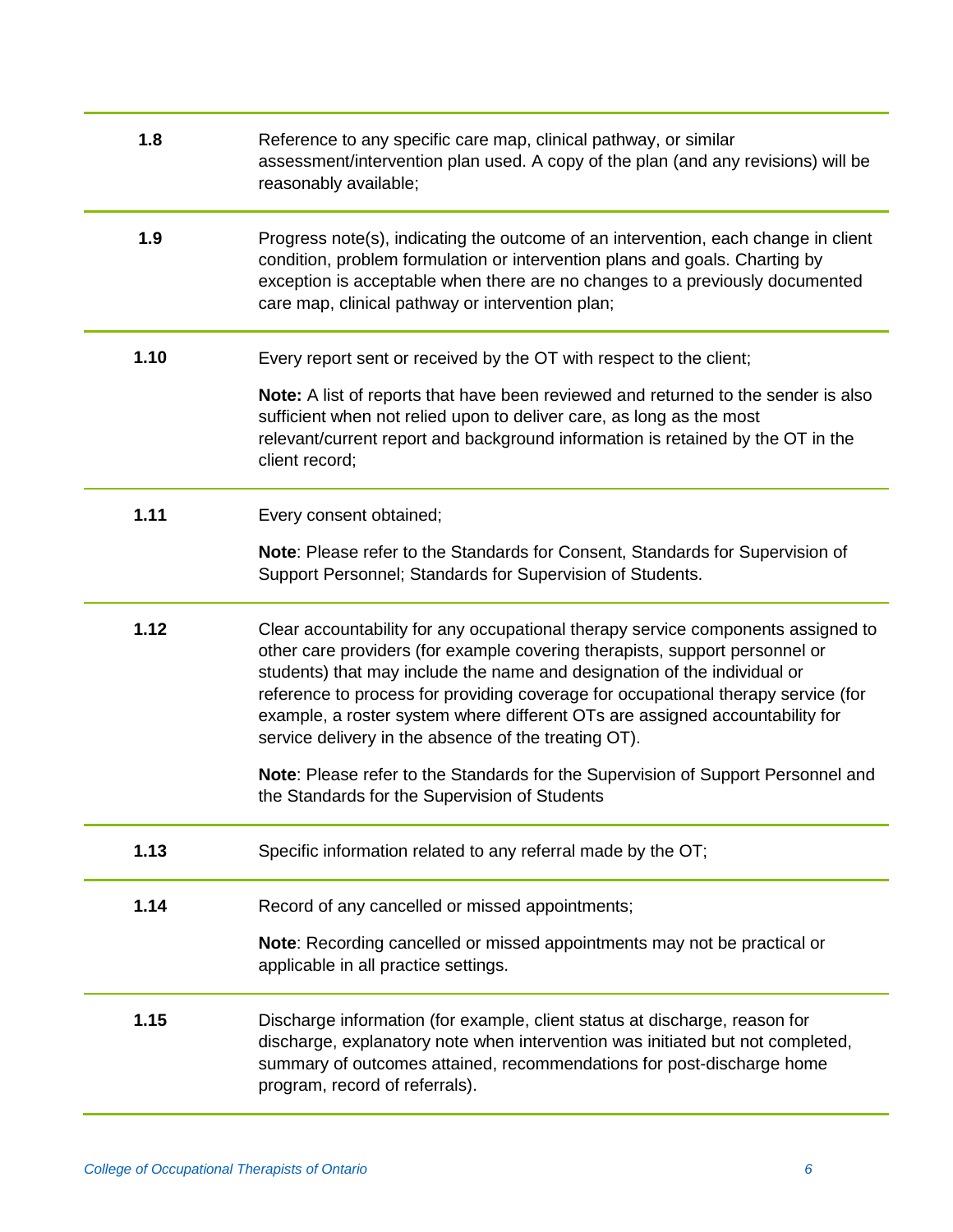## **2. Receipt of Delegated Controlled Acts**

The RHPA defines controlled acts that can only be performed by health professionals authorized to perform the acts. OTs may receive delegation to perform a controlled act from a professional authorized to perform and delegate the act. The following Standard reflects the documentation expectations for OTs receiving delegation of controlled acts and carrying out the controlled acts.

#### **Standard 2**

*The occupational therapist will ensure that information is documented on all delegated controlled acts that he or she performs for a client.*

#### **Performance Indicators**

An occupational therapist will:

| 2.1 | Ensure that the client's health record contains reference to the controlled act which<br>has been delegated, any specific instructions related to the delegation, acceptance<br>of the delegation, and the name, date, and designation of the person delegating the<br>controlled act (for example, referencing a medical directive or order may be<br>appropriate).<br>Note: Please refer to the Guide to the Controlled Acts and Delegation. |
|-----|------------------------------------------------------------------------------------------------------------------------------------------------------------------------------------------------------------------------------------------------------------------------------------------------------------------------------------------------------------------------------------------------------------------------------------------------|
| 2.2 | Document information about the performance of the act and the outcome of the<br>intervention including the impact on the client.                                                                                                                                                                                                                                                                                                               |

## **3. Organizational and Administrative Matters**

As occupational therapy practice evolves and technology advances, OTs are expected to understand record keeping principles and meet the Standards regardless of the format used for documentation. To ensure records are accurate and accessible, OTs must appropriately manage information in the context of their practice.

#### **Interprofessional Documentation**

Many OTs practice as part of an interprofessional team. Ensuring processes are in place to clearly document and demonstrate the accountability of each care provider for implementation of components of the care plan is essential to safe, effective care. OTs should ensure that any interprofessional or joint documentation with colleagues complies with the Standards for Record Keeping.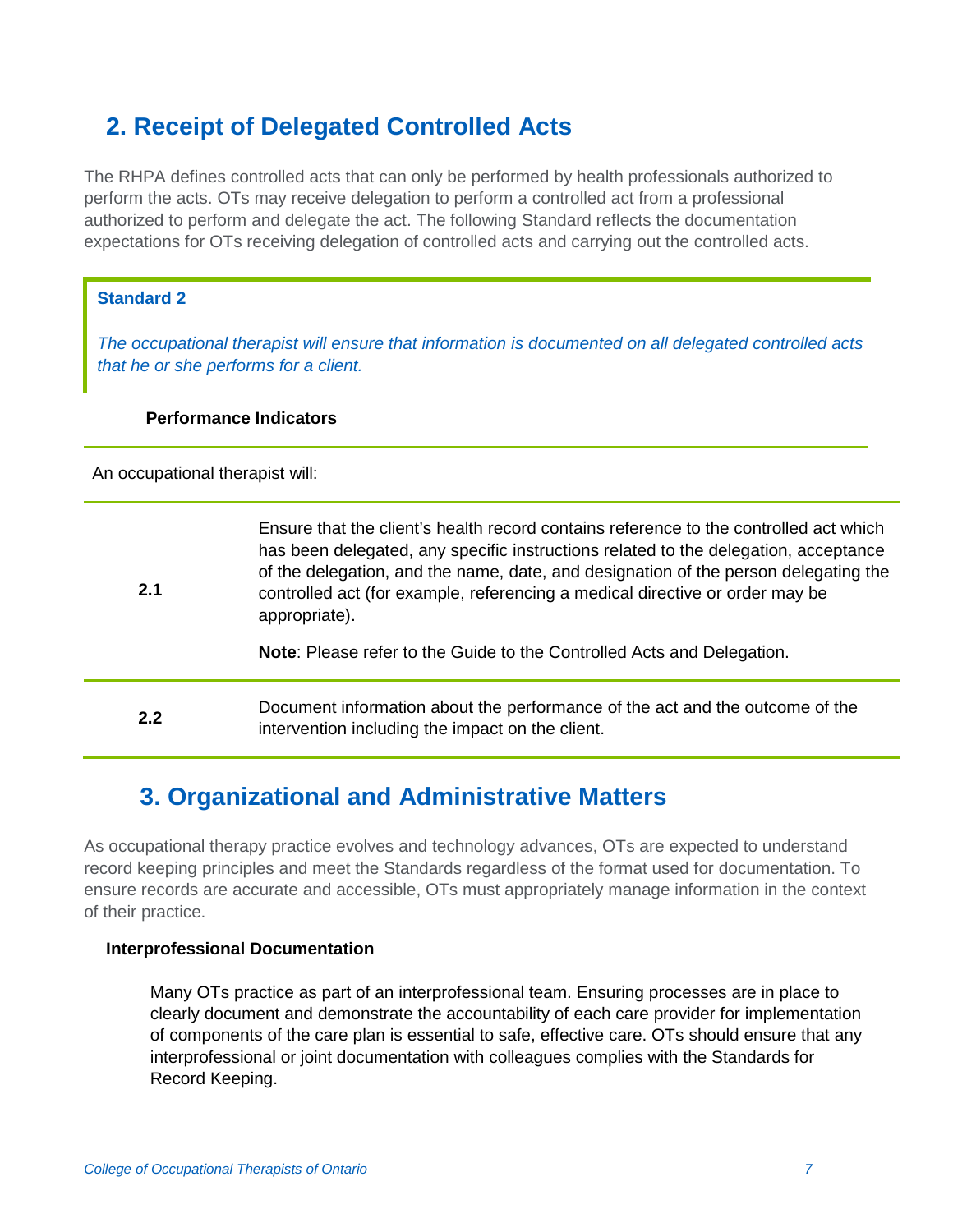#### **Centralized or Decentralized Records Management**

Depending on the practice setting, teams may document in one centralized chart or maintain their own profession-specific records separately. Centralized records require OTs to confirm or determine up front who will assume the responsibility of health information custodian and accountability for the administration of the health record. Understanding or establishing organizational policies and procedures for record maintenance and future access by the OT should he or she leave the practice setting is essential to clarify expectations for all elements of record keeping.

#### **Access to Client Records**

OTs retaining separate independent client records must ensure clients are aware of the process to access their records. When appropriate, OTs should also ensure procedures are in place to notify interprofessional team members about the existence and location of independent records to support communication and continuity of care.

#### **Standard 3**

*The occupational therapist will ensure records are legible; understandable; recorded in either official language of Canada (English or French); and, prepared and maintained in a timely and systematic manner that clearly delineates professional accountability for client care.*

#### **Performance Indicators**

An OT will ensure that:

| 3.1 | Records are organized in a systematic fashion to facilitate retrieval and use of the<br>information;                                                                                         |
|-----|----------------------------------------------------------------------------------------------------------------------------------------------------------------------------------------------|
| 3.2 | Documentation is completed in a timely manner appropriate to the clinical<br>situation;                                                                                                      |
| 3.3 | Every part of the record has a reference identifying the client (for example, full<br>name) and the client's unique identifier (for example, date of birth, record number,<br>claim number); |
| 3.4 | Every entry in the record is dated, signed and the identity of the person who made<br>the entry is identifiable;                                                                             |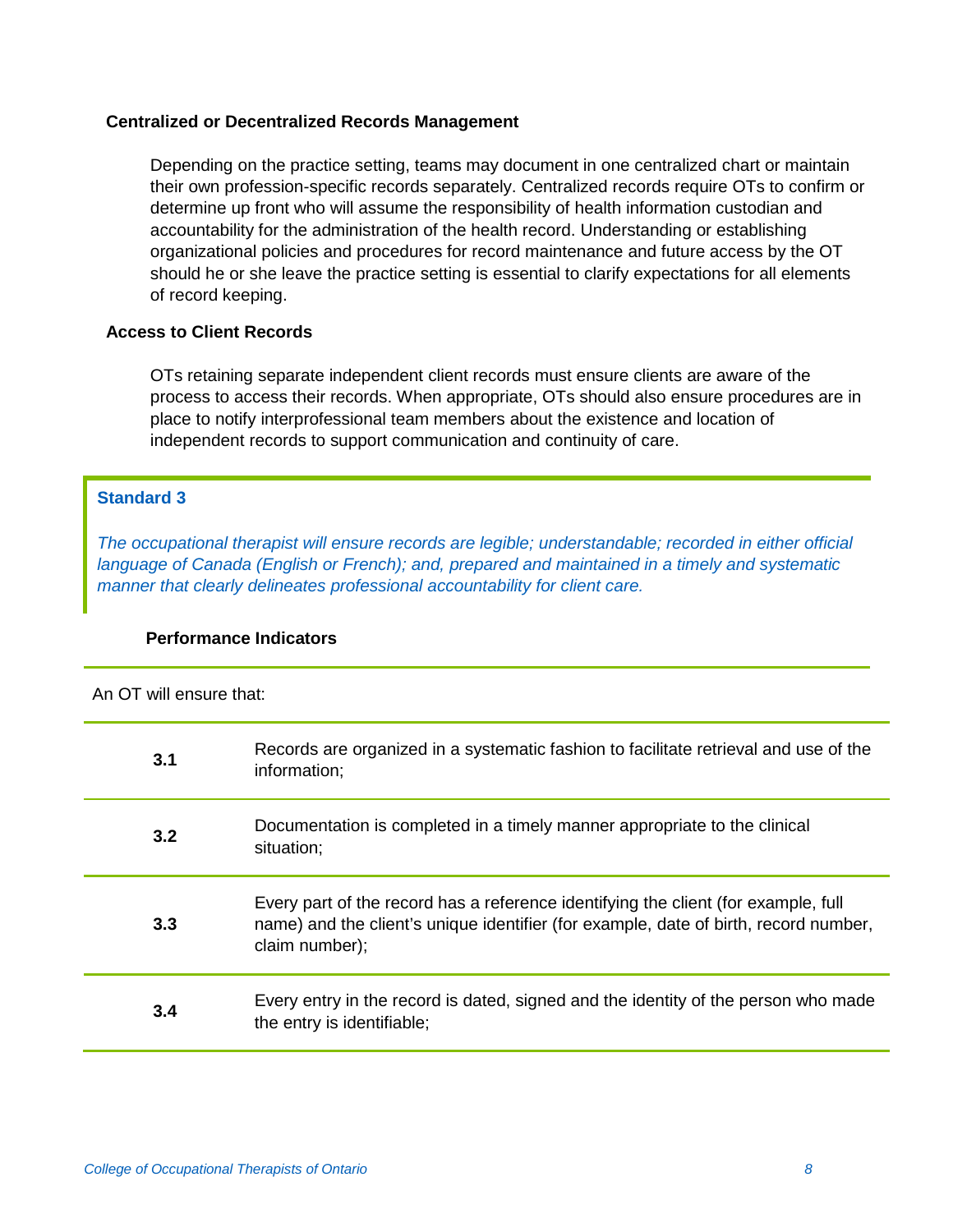| 3.5   | Abbreviations, acronyms, and diagrams used in a client record have a supporting<br>reference available for those who access the records to ensure consistency of<br>interpretation;                                                                                                                            |
|-------|----------------------------------------------------------------------------------------------------------------------------------------------------------------------------------------------------------------------------------------------------------------------------------------------------------------|
| 3.6   | If a combined inter/intraprofessional note/report is created, the portion of the<br>note/report for which the OT is responsible and accountable (in the absence of this<br>clear delineation, the OT is taking accountability for the entire report) is identified;                                            |
| 3.7   | Any draft documents or rough notes kept on file are considered part of the record<br>and will be released upon client request;                                                                                                                                                                                 |
| 3.8   | Data gathered by the OT and used to inform clinical decisions, which cannot be<br>included or summarized in the record, will be retained with a notation in the record<br>indicating the existence and location of this data (for example, paper-based<br>standardized assessment forms with client drawings); |
|       | Note: Converting data to an electronic format, for retention purposes, is<br>appropriate as long as the integrity of the data is upheld.                                                                                                                                                                       |
| 3.9   | A computer system used for the purpose of creating and maintaining records has<br>the following characteristics:                                                                                                                                                                                               |
| 3.9.1 | The system provides a visual display of the recorded information;                                                                                                                                                                                                                                              |
| 3.9.2 | The system provides a means of access to the record of each client by the<br>client's full name and a unique identifier and can be validated by confirming<br>additional reliable key indicators such as date of birth;                                                                                        |
| 3.9.3 | The system is capable of producing a copy of the recorded information for<br>each client in a timely manner;                                                                                                                                                                                                   |
| 3.9.4 | The system is capable of allowing more than one author or contributor to sign;                                                                                                                                                                                                                                 |
| 3.9.5 | The system maintains an audit trail which:                                                                                                                                                                                                                                                                     |
| (a)   | Records the date of each entry of information for each client;                                                                                                                                                                                                                                                 |
| (b)   | Indicates the identity of the person who authored the entry;                                                                                                                                                                                                                                                   |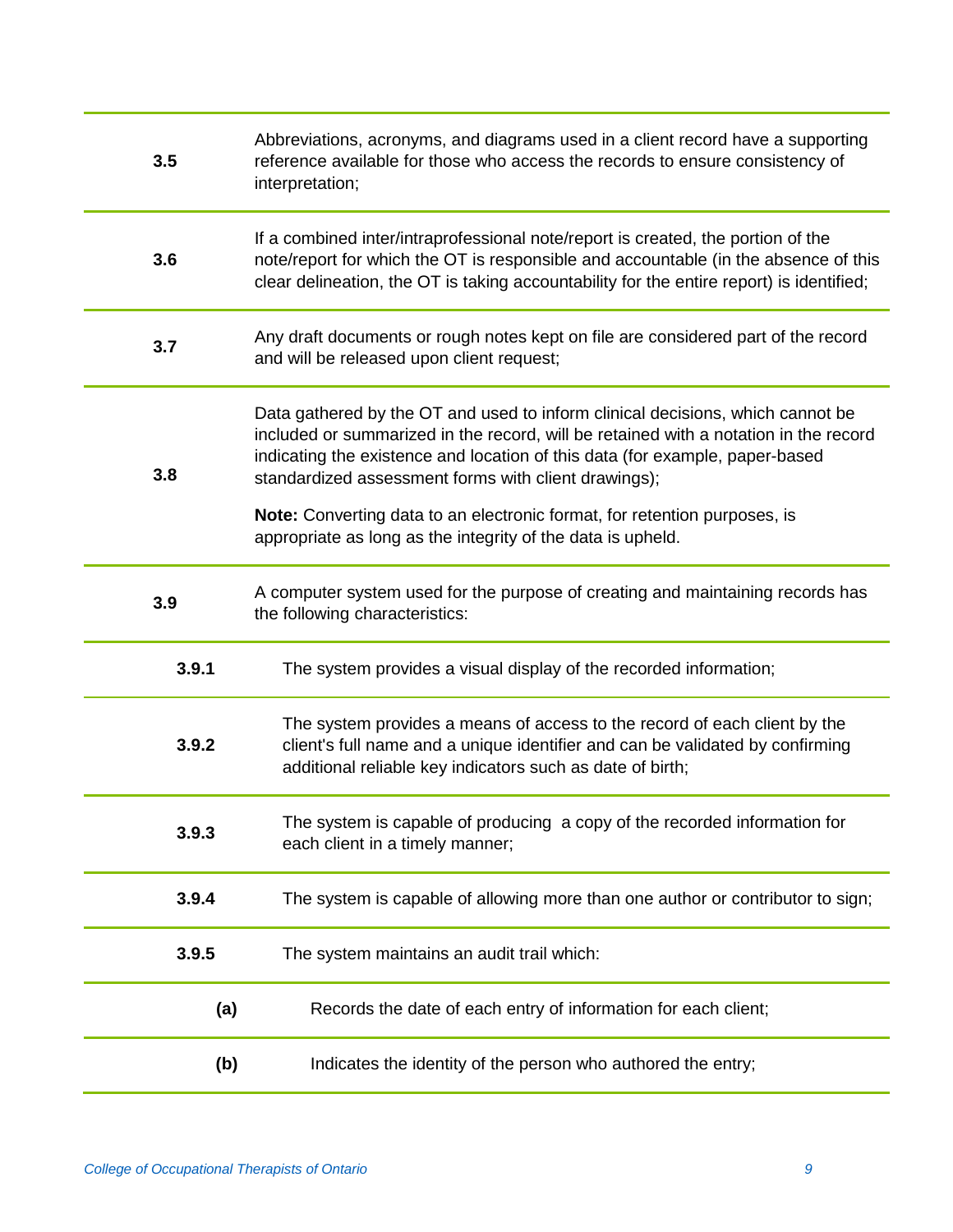| (c)    | Indicates any changes in the recorded information;                                                                                                                                                                                                                                                                                                                                 |
|--------|------------------------------------------------------------------------------------------------------------------------------------------------------------------------------------------------------------------------------------------------------------------------------------------------------------------------------------------------------------------------------------|
| (d)    | Preserves the original content of the recorded information when changed<br>or updated.                                                                                                                                                                                                                                                                                             |
| 3.9.6  | The system provides reasonable protection against unauthorized access. At a<br>minimum, all systems will have user ID and password protection with<br>mechanisms to prevent unauthorized alterations to documents (for example,<br>locking of documents, read-only access, firewalls, encryption, etc.);                                                                           |
| 3.9.7  | The system automatically backs up files at reasonable intervals and allows the<br>recovery of backed-up files or otherwise provides reasonable protection<br>against loss of, damage to, and inaccessibility of information. A back-up<br>process should be in place in the event the electronic record is not available<br>due to unforeseen or scheduled downtime of the system; |
| 3.10   | Modifications/errors/revisions/additions are addressed in the following manner:                                                                                                                                                                                                                                                                                                    |
| 3.10.1 | Modifications/errors/revisions/additions in the completed record for which the<br>OT is responsible shall be identified, dated, signed/initialed only by the<br>registrant who created the original entry, without changing/obliterating/deleting<br>the original entry whether in paper or electronic form;                                                                       |
| 3.10.2 | Modifications to a document after the document has been distributed will only<br>be accomplished through the use of addenda. Copies of the addendum will be<br>sent to all recipients of the original document;                                                                                                                                                                    |
| 3.10.3 | When errors in the record are noted, the system will time stamp the original<br>entry, modifications to the entry and/or exchange of data and identify the<br>individual taking the action;                                                                                                                                                                                        |
| 3.10.4 | Copies of the modifications, indicating the date and type of change and the<br>reason for the change or updated report, will be sent to all recipients of the<br>original document.                                                                                                                                                                                                |
| 3.11   | When completing a note for a client intervention that occurred on a date other than<br>the current day, the registrant will apply the current date to the note and clearly<br>state the date that the intervention occurred.                                                                                                                                                       |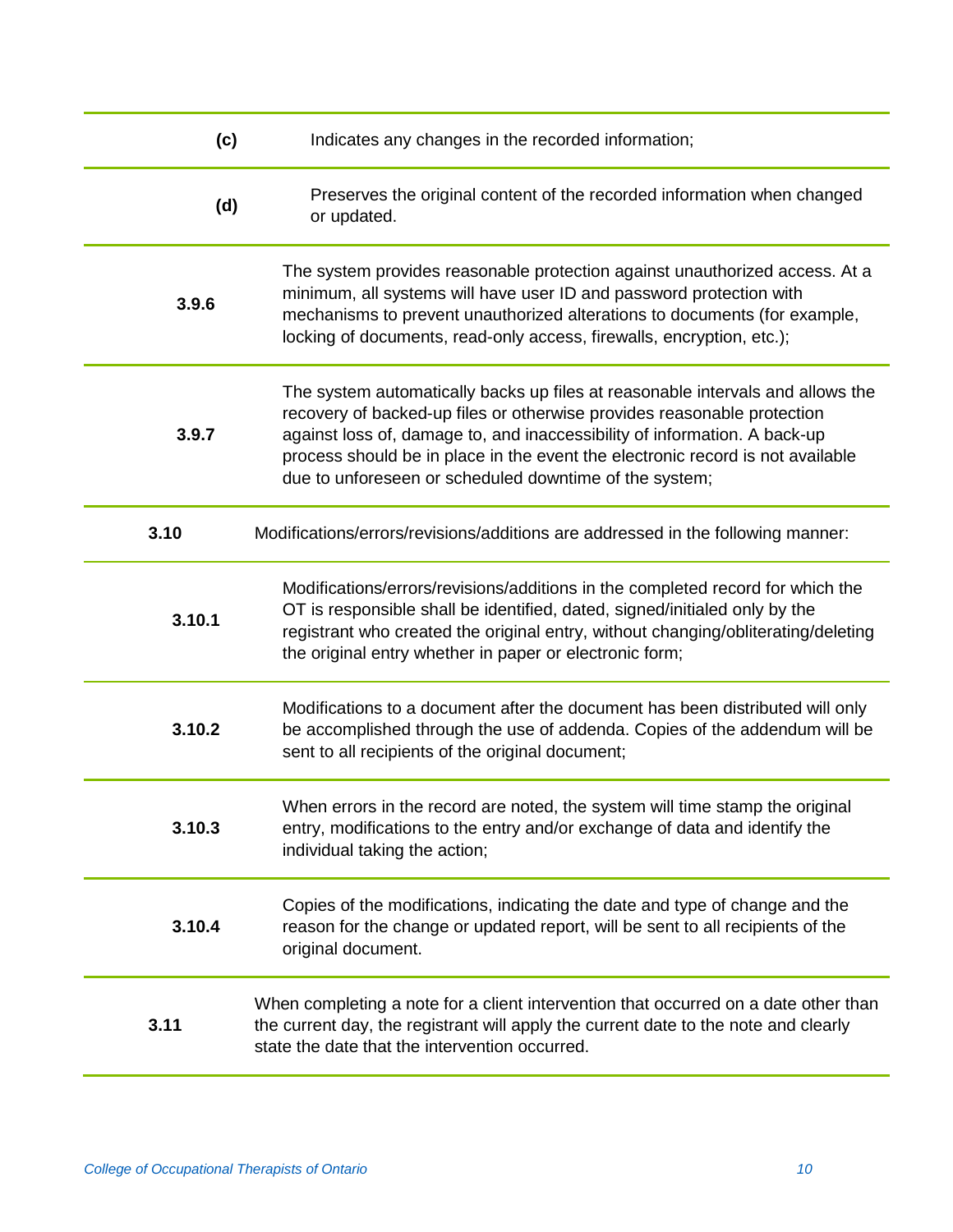## **4. Application of Signature**

The purpose of signing the clinical record is to assign responsibility and authorship for an activity. Every entry on the client record should be signed by the author and should not be made or signed by anyone but the author. Noting the protected title occupational therapist or designation OT Reg. (Ont.) transparently communicates that the author is a regulated health professional and more specifically an OT with accountabilities and responsibilities.

**Note**: Please refer to the Guide to Use of Title.

#### **Standard 4**

The occupational therapist will ensure that documentation is accurate and complete prior to applying his or her signature.

#### **Performance Indicators**

An occupational therapist will:

| 4.1 | Sign each of his/her entries on the client record.                                                                                                                                                                                                                                                                                                |
|-----|---------------------------------------------------------------------------------------------------------------------------------------------------------------------------------------------------------------------------------------------------------------------------------------------------------------------------------------------------|
| 4.2 | Only sign or permit to be issued in his/her name any report or similar document once<br>he or she has ascertained or has taken reasonable measures to determine the<br>accuracy of its contents. This includes ensuring the report does not contain statements<br>that the OT knows or ought to know are false, misleading or otherwise improper. |
| 4.3 | Use a digital or electronic signature where the signature is protected and applied<br>through a password and user ID.                                                                                                                                                                                                                             |
| 4.4 | Use acceptable signatures which include the author's full name and designation, the<br>author's first initial and full last name and designation, the author's initials, and where<br>the full name and designation is clearly referenced and easily accessed for<br>identification.                                                              |

### **5. Privacy and Access**

Privacy relates to the right of individuals to determine when, how and to what extent they share their personal information. OTs must understand and correctly apply all applicable legislation and must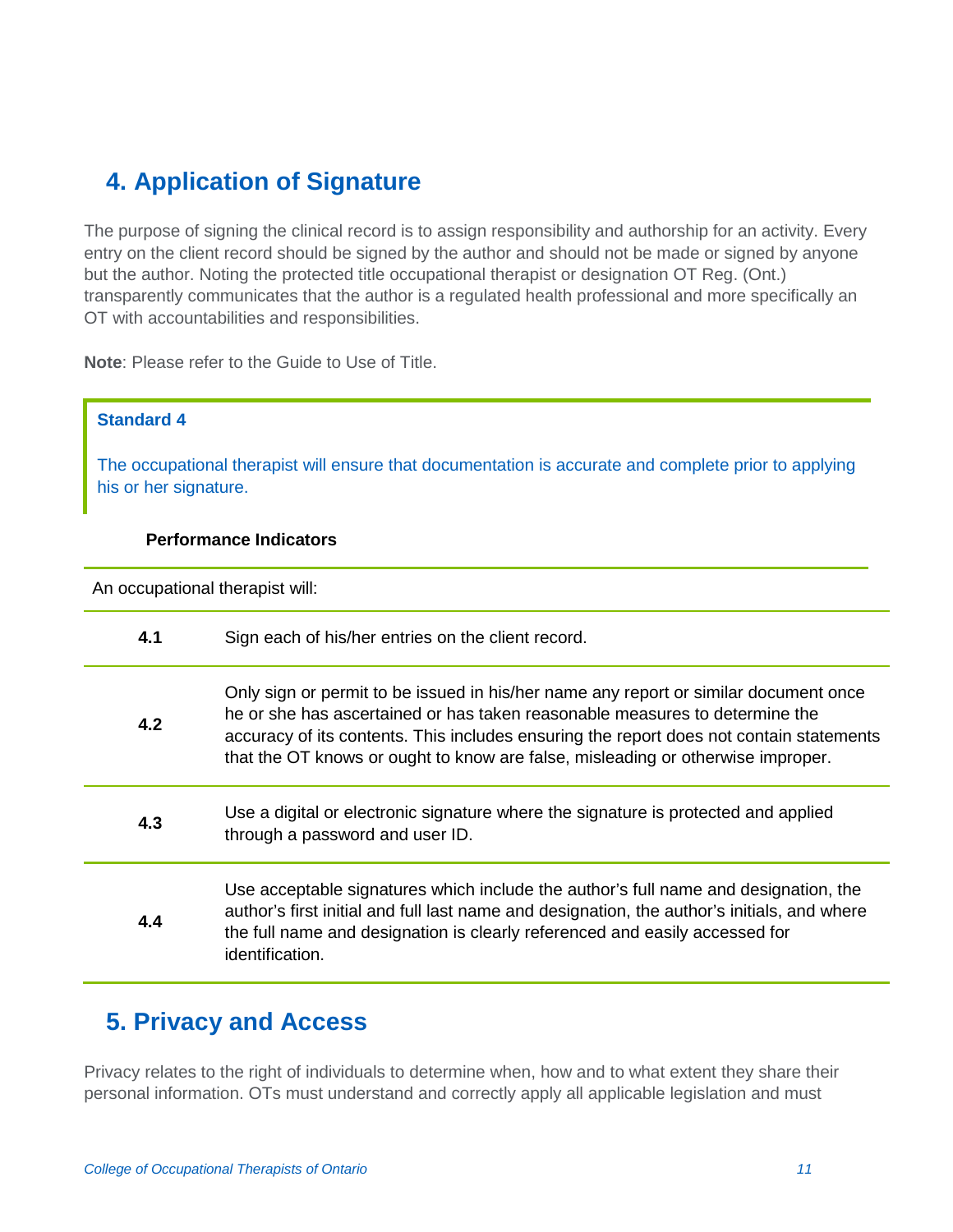determine their personal roles and responsibilities within the context of his or her practice. The *Personal Health Information Protect Act, 2014* (PHIPA) defines the requirements for the collection, use and disclosure of personal health information and the responsibilities of Health Information Custodians (HIC) and Agents. Each of these roles has specific accountabilities for the client record. Depending on the practice setting, OTs may assume the role of HIC or Agent. For example, an OT with an independent practice may be considered the HIC, while an OT working as an employee in a hospital may be considered an Agent. OTs are expected to consult the relevant legislation to determine their role. It is essential that OTs understand their responsibilities to ensure client privacy and appropriate management of personal health information. In general, informed consent must be obtained from the client for the collection, use, and disclosure of personal health information and the client has the right to access his or her personal health information. Any exceptions are defined in the legislation.

#### **Standard 5**

The occupational therapist will ensure that the privacy of client information is maintained in accordance with all applicable legislation.

#### **Performance Indicators**

| 5.1 | Collect only personal health information that is necessary and pertinent to<br>the purpose of the collection;                                                                                                                                          |
|-----|--------------------------------------------------------------------------------------------------------------------------------------------------------------------------------------------------------------------------------------------------------|
| 5.2 | Collect, use and disclose personal health information only with consent<br>unless otherwise permitted to do so by law;                                                                                                                                 |
| 5.3 | Ensure that the individual's health information is accurate, complete and<br>current for the purpose for which the information is being used;                                                                                                          |
| 5.4 | Ensure that transferring, sharing or disclosing personal health information to<br>other persons outside of the circle of care only occurs with express consent<br>of the client or substitute decision maker unless consent is not required by<br>law: |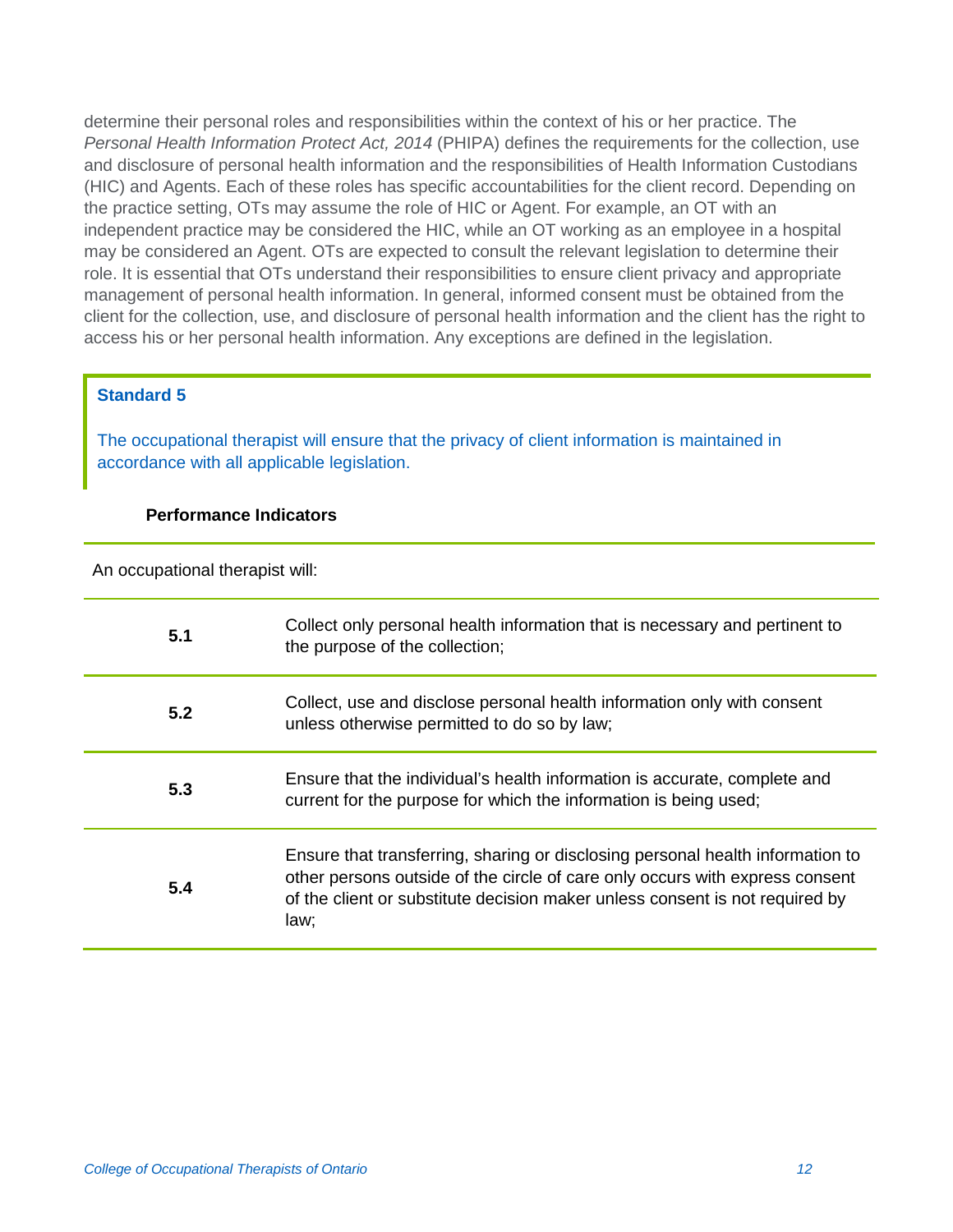| 5.5     | Inform individuals of the existence, use and disclosure of his or her personal<br>health information;                                                                                                    |
|---------|----------------------------------------------------------------------------------------------------------------------------------------------------------------------------------------------------------|
| 5.6     | Provide copies from a client clinical record for which the OT is the health<br>information custodian, to any of the following persons on request:<br>Note: Refer to PHIPA for more detailed information. |
| 5.6.1   | The client;                                                                                                                                                                                              |
| 5.6.2   | A person who has a signed consent from the client to obtain copies from<br>the record;                                                                                                                   |
| 5.6.3   | If the client is deceased, the client's legal representative;                                                                                                                                            |
| 5.6.4   | If the client lacks capacity to give an authorization:                                                                                                                                                   |
| 5.6.4.1 | An official guardian appointed by the court;                                                                                                                                                             |
| 5.6.4.2 | A person holding an appropriate power of attorney;                                                                                                                                                       |
| 5.6.4.3 | A representative of the Consent and Capacity Board;                                                                                                                                                      |
| 5.6.4.4 | A spouse, partner or relative in the following order:                                                                                                                                                    |
| (a)     | Spouse or partner;                                                                                                                                                                                       |
| (b)     | Child, if 16 or over; custodial parent;                                                                                                                                                                  |
| (c)     | Parent who has only a right of access;                                                                                                                                                                   |
| (d)     | Brother or sister;                                                                                                                                                                                       |
| (e)     | Any other relative.                                                                                                                                                                                      |
| 5.7     | If working for a third-party payer, facilitate the release of client records from<br>this third party to the client.                                                                                     |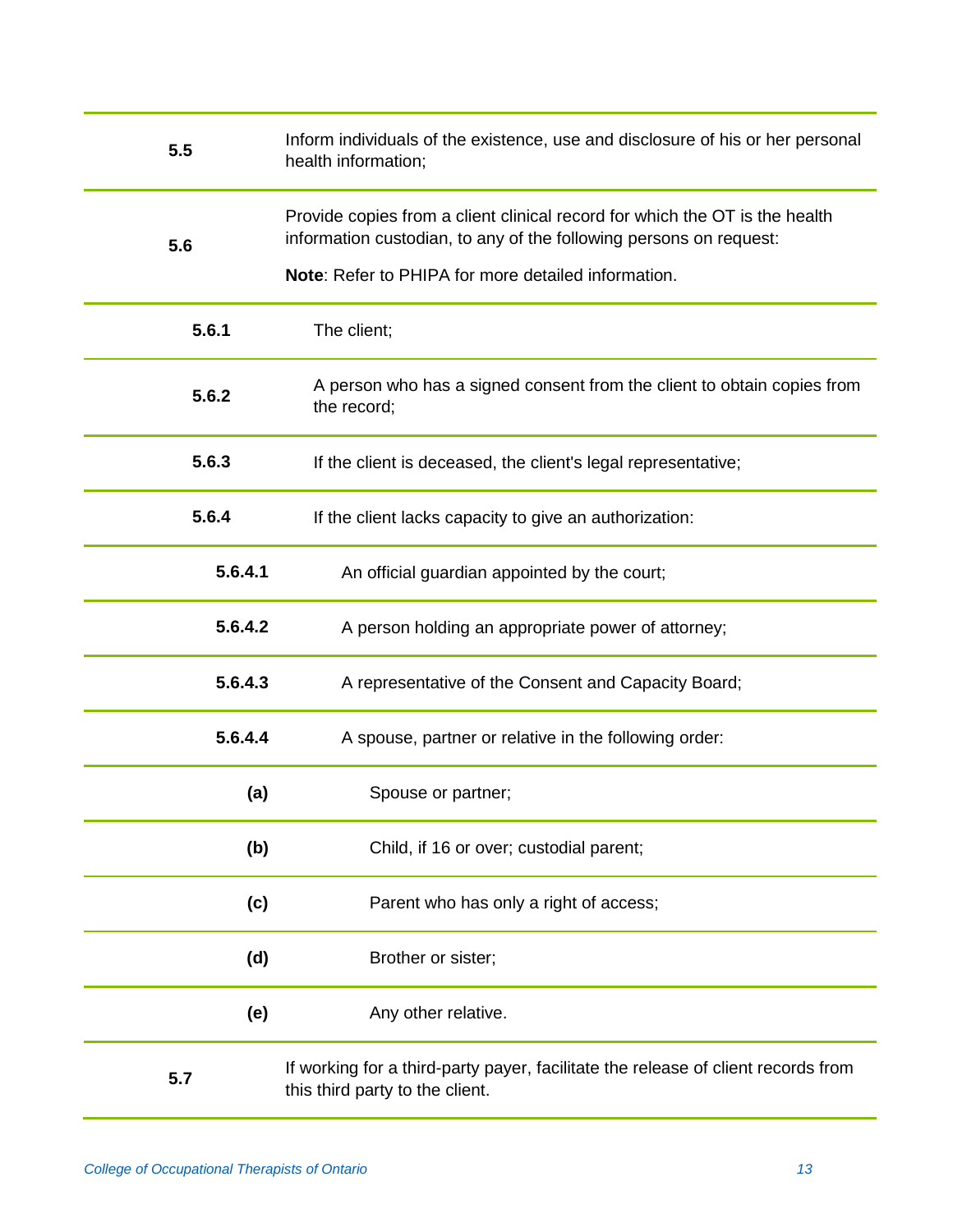|                                | With consent of the client, allow another health professional, external to the<br>employment organization/agency of the member, to examine the client<br>clinical record or give a health professional any information from the record<br>they are legally entitled to receive.                                                                                                                                                   |  |
|--------------------------------|-----------------------------------------------------------------------------------------------------------------------------------------------------------------------------------------------------------------------------------------------------------------------------------------------------------------------------------------------------------------------------------------------------------------------------------|--|
| 5.8                            | Note: Lock Box - Where the client directs that part of the information be<br>withheld, that request will be respected. If the information withheld is<br>deemed reasonably necessary for the provision of health care for the client,<br>the recipient of the record must be notified that information has been<br>withheld. The content of the withheld information must not be disclosed.                                       |  |
|                                | An OT can only disclose personal health information about an individual<br>without consent if the OT believes on reasonable grounds that the disclosure<br>is necessary for the purpose of eliminating or reducing a significant risk of<br>serious bodily harm to the client or others.                                                                                                                                          |  |
| 5.9                            | Respect a client's request for a change to his/her record. This request can<br>be in writing or be made orally. The OT must make the change if there is a<br>factual error, but need not change a professional opinion. The request must<br>be responded to in writing within 30 days of receiving the request. A notation<br>of the request and the response should be made on the record and the<br>rationale for the decision. |  |
| 5.10                           | Take reasonable measures to ensure the preservation, security and ongoing<br>access to his/her client records in the event that the agency/organization in<br>which the OT has been employed, and is the Health Information Custodian,<br>ceases to operate.                                                                                                                                                                      |  |
| An occupational therapist may: |                                                                                                                                                                                                                                                                                                                                                                                                                                   |  |
| 5.11.1                         | Refuse to provide copies from a record until they are paid a reasonable<br>fee unless there is a risk of harm to the client if the information is not<br>released;                                                                                                                                                                                                                                                                |  |
| 5.11.2                         | Refuse to release a client record or a portion of the client record if they<br>reasonably believe there is a risk of serious harm to the treatment or<br>recovery of the client or a significant risk of serious bodily harm to<br>another individual. Reasons for the refusal to the extent reasonably<br>possible, should be provided to the requester in writing;                                                              |  |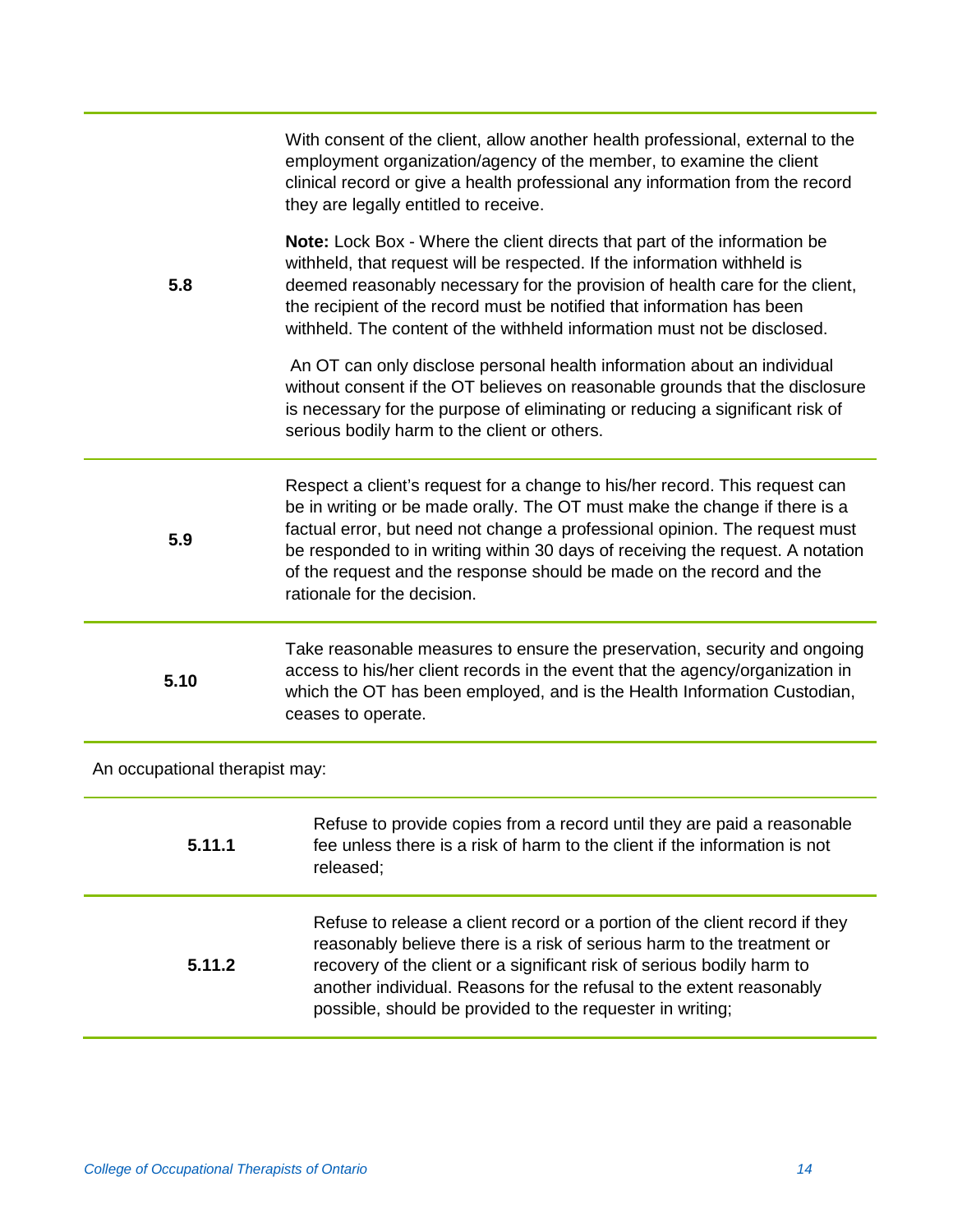Refuse to grant an individual access to a client record if another reason for refusal in the *Personal Health Information Protection Act, 2004*, applies.

**5.11.3 Note**: Health Information Custodians may only refuse access in limited situations including, the information is subject to legal privilege, information was collected as part of an investigation, or another law prohibits the disclosure of that information.

## **6. Confidentiality and Security**

Confidentiality is the obligation of a person/organization to keep the information private. Security refers to those mechanisms engaged to restrict access and preserve the integrity of the information. Regardless of the record keeping format, content should be protected by procedures, information technology systems and/or functions that ensure maintenance of data integrity, security, reliability, trustworthiness and interoperability.

The *Personal Health Information Protection Act, 2004* (PHIPA) describes the requirements for confidentiality and security as follows:

A health information custodian shall take steps that are reasonable in the circumstances to ensure that personal health information in the custodian's custody or control is protected against theft, loss and unauthorized use or disclosure and to ensure that the records containing the information are protected against unauthorized copying, modification or disposal. PHIPA, 2004, c. 3, Sched. A, s. 12 (1).

A health information custodian shall ensure that the records of personal health information that it has in its custody or under its control are retained, transferred and disposed of in a secure manner and in accordance with the prescribed requirements, if any. PHIPA, 2004, c. 3, Sched. A, s. 13 (1).

OTs are expected to apply practices that ensure the confidentiality and security of personal health information is maintained in accordance with all applicable legislation.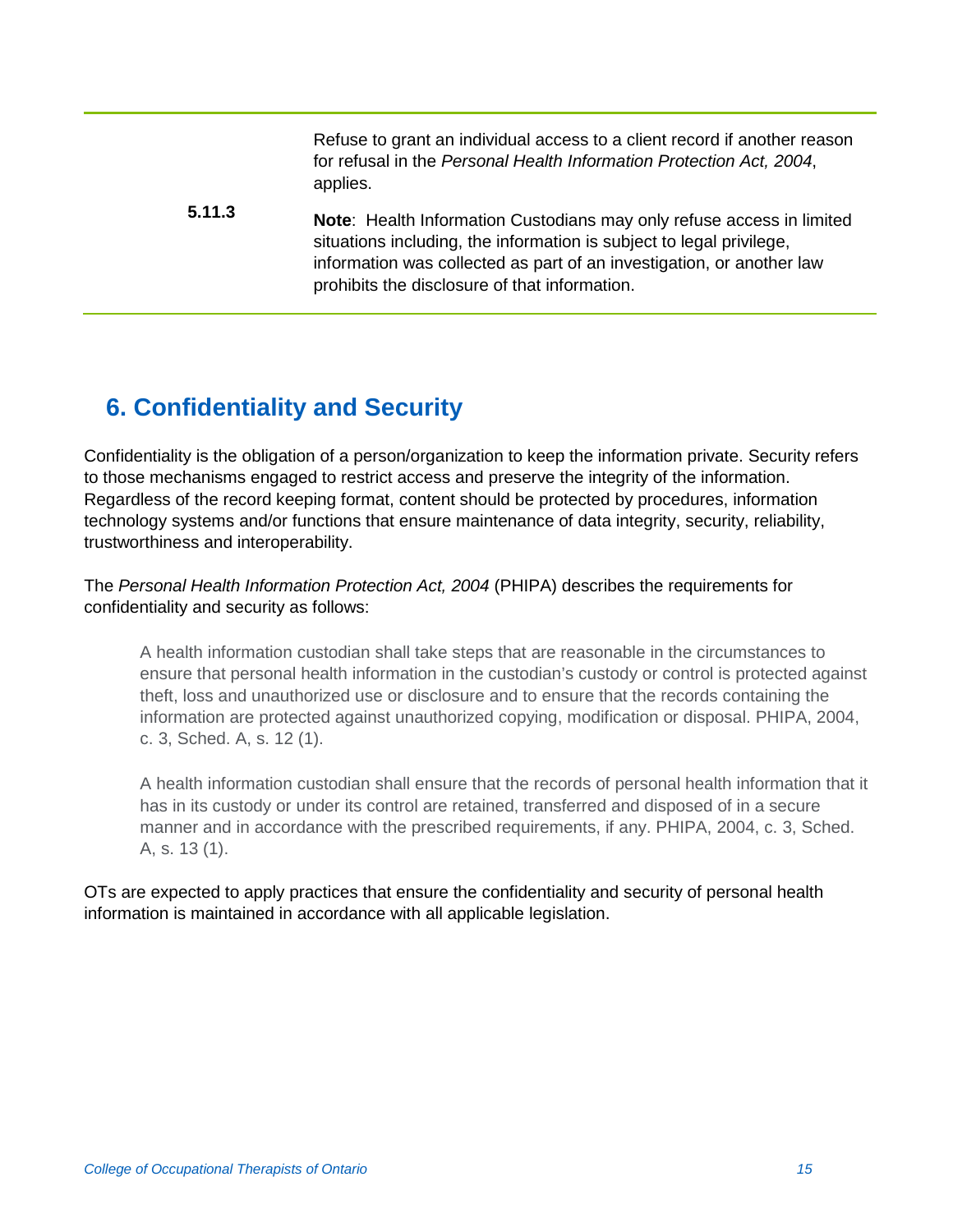#### **Standard 6**

The occupational therapist will ensure client confidentiality and security of client information to prevent unauthorized access and to maintain the integrity of the record.

#### **Performance Indicators**

| 6.1 | Take reasonable measures to ensure client personal health information is secure from<br>unauthorized access, loss or theft;                                                                                                                                                                                                                                                                                                                                                                                                                                                                                                                                                    |
|-----|--------------------------------------------------------------------------------------------------------------------------------------------------------------------------------------------------------------------------------------------------------------------------------------------------------------------------------------------------------------------------------------------------------------------------------------------------------------------------------------------------------------------------------------------------------------------------------------------------------------------------------------------------------------------------------|
| 6.2 | Limit travel with client personal health information and/or limit the amount of personal<br>health information transported in paper or electronic format to that which is essential for<br>service delivery. If using electronic devices, OTs must take reasonable measures to<br>ensure that personal health information stored on these devices is protected from<br>unauthorized access which may include use of security methods such as encryption<br>and/or password protection. A back-up copy of files should exist in a secure location.<br>Measures should be taken to limit visibility of paper files or records and electronic<br>devices while being transported; |
| 6.3 | Ensure the physical security of on-site records by the use of controls such as locked<br>filing cabinets, restricted office access, logging off computers when out of the office<br>etc.;                                                                                                                                                                                                                                                                                                                                                                                                                                                                                      |
| 6.4 | Comply with organizational policies and procedures related to the security of records. If<br>self-employed or the Health Information Custodian, the OT will establish appropriate<br>policies and procedures, including making a statement available to the public, upon<br>request, describing their information practices;                                                                                                                                                                                                                                                                                                                                                   |
| 6.5 | Make reasonable efforts to notify the individual(s) involved if their information has been<br>lost or stolen, or accessed without their authorization;                                                                                                                                                                                                                                                                                                                                                                                                                                                                                                                         |
| 6.6 | Access only records that are applicable to one's practice;                                                                                                                                                                                                                                                                                                                                                                                                                                                                                                                                                                                                                     |
| 6.7 | Ensure that client information to be delivered by mail, is sealed, addressed accurately<br>and marked "confidential";                                                                                                                                                                                                                                                                                                                                                                                                                                                                                                                                                          |
| 6.8 | Ensure there are appropriate administrative, technical, and physical safeguards to<br>protect the privacy of health information that is disclosed. The OT should incorporate a                                                                                                                                                                                                                                                                                                                                                                                                                                                                                                 |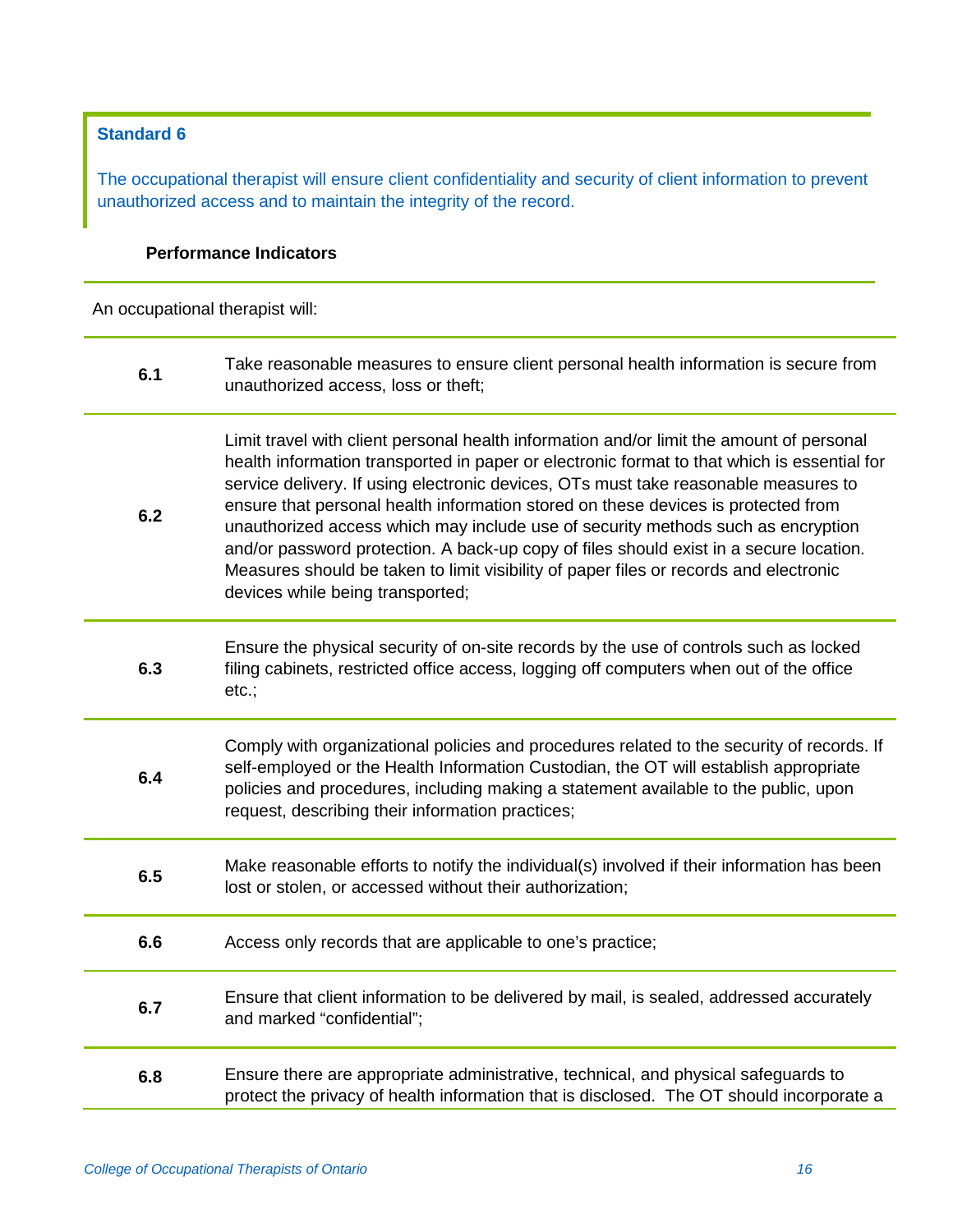confidentiality statement to affix to any outgoing communications including email, fax and paper;

**Note**: Safeguards may include confirming the email address, fax number or other contact information, periodic auditing of pre-programmed numbers, and transmission receipts.

**6.9** Ensure that client information to be delivered by electronic communication is performed in a confidential and secure manner, for example, encrypted, password protected, secure network, and limit use of personal health information (data minimization principle, authenticated sources and destinations).

## **7. Retention and Destruction**

#### **Standard 7**

If the occupational therapist is the Health Information Custodian, he or she will establish a process for retention and destruction of records that ensures that records are maintained for the required period of time and are destroyed in an appropriate manner and in accordance with jurisdictional legislated retention and destruction requirements. If the occupational therapist is not the Health Information Custodian, he or she will ensure that the record is maintained and that they will have access to it during the minimum retention period and be knowledgeable about the organization's policies and procedures for retention and destruction of the occupational therapy records.

#### **Performance Indicators**

An occupational therapist will ensure:

| 7.1   | A record is retained for at least 10 years from the latter of the date of the last entry in<br>the record or the date 10 years after the day on which the client reached or would have<br>become 18 years old;                              |
|-------|---------------------------------------------------------------------------------------------------------------------------------------------------------------------------------------------------------------------------------------------|
| 7.1.1 | Records are maintained after the 10 year period if it is reasonably known that health<br>information will be required for a valid reason, for example, notification of pending<br>legal proceeding;                                         |
| 7.2   | That destruction of a record, both in electronic form and paper, is done in a secure<br>manner that prevents anyone from accessing, discovering or otherwise obtaining the<br>information, for example, cross-shredding, incineration etc.; |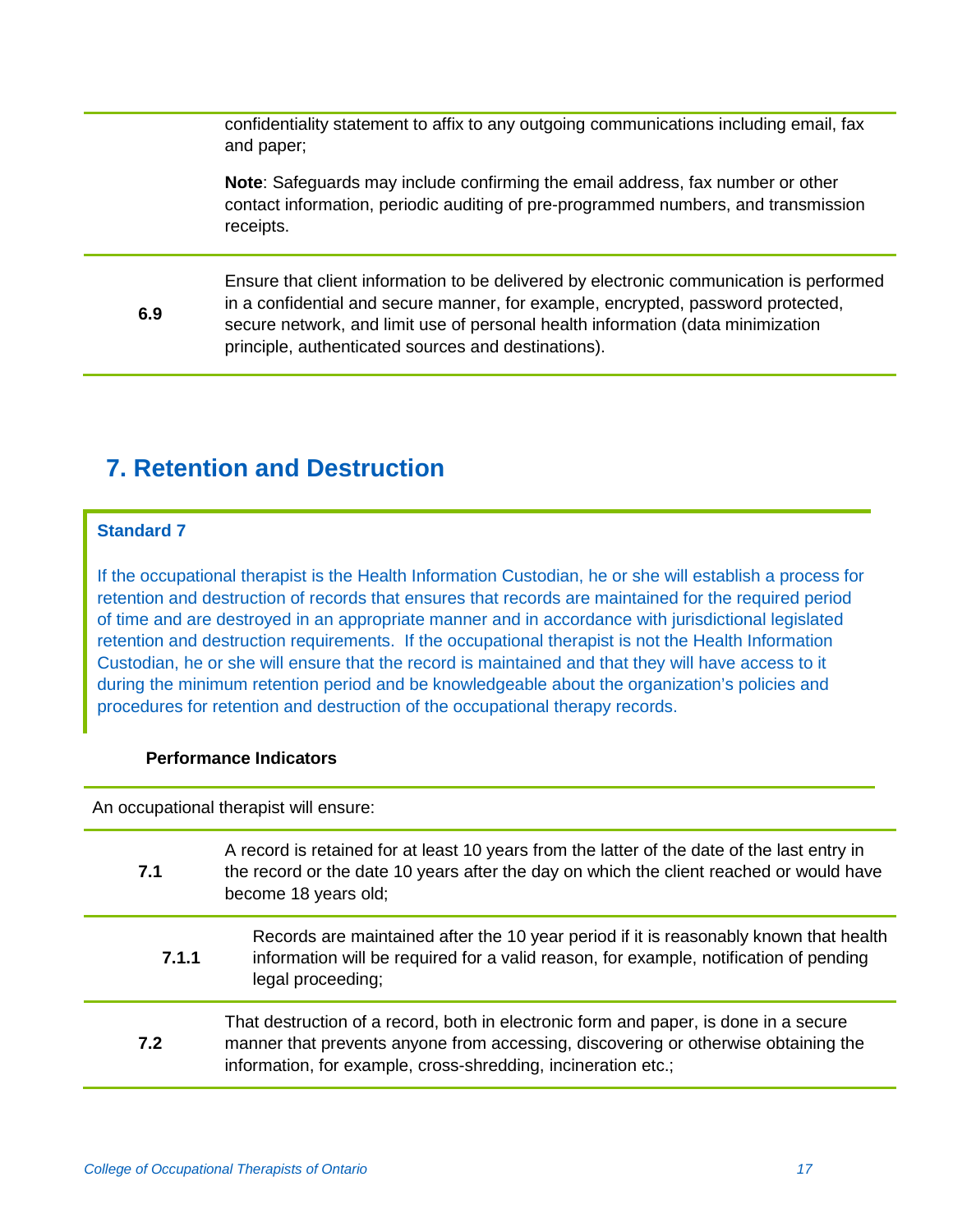| 7.3 | For health information custodians, a list of names and dates for those files that have<br>been destroyed, is maintained in perpetuity or until maintaining the list is no longer<br>reasonably necessary according to facility or practice policy;                                                                                                                                                                      |
|-----|-------------------------------------------------------------------------------------------------------------------------------------------------------------------------------------------------------------------------------------------------------------------------------------------------------------------------------------------------------------------------------------------------------------------------|
| 7.4 | Records, regardless of the medium used, should be stored and maintained to<br>safeguard the privacy and security of this health information;                                                                                                                                                                                                                                                                            |
| 7.5 | Retention of audio/visual multimedia (for example photos, video, audio recordings,<br>images, etc.) created/obtained with client consent, is part of the client's record and<br>should be maintained in accordance with policies and procedures developed to<br>safeguard the privacy and security of this health information. All multimedia should<br>clearly identify the client's name, unique identifier and date; |
| 7.6 | Audio/visual multimedia is subject to the same retention and destruction requirements<br>of paper health information. The deletion/erasure/destruction of electronic health<br>information should be accomplished in a manner that does not permit recovery of data.                                                                                                                                                    |

## **8. Discontinuation or Transfer of Practice**

OTs, who are health information custodians are required to have a plan in place to manage client records upon planned or unexpected discontinuation of their practice, for example, resignation, revocation of licence, death, disability, leave of absence.

#### **Standard 8**

If the occupational therapist is the Health Information Custodian, he or she will take reasonable steps to ensure that clients retain right of access to their records prior to discontinuation of practice.

#### **Performance Indicators**

An occupational therapist who is the Health Information Custodian will:

**8.1** Develop and when appropriate implement a plan for management of client records for planned or unexpected discontinuation of practice to ensure client access to their records. The plan may include secure retention and storage of the documents, or transfer of the client records to another person who is legally authorized to hold the records or to a successor Health Information Custodian in keeping with the provisions defined in the PHIPA*;*

**8.2** Make reasonable efforts to notify the client to inform them about how they can access their record.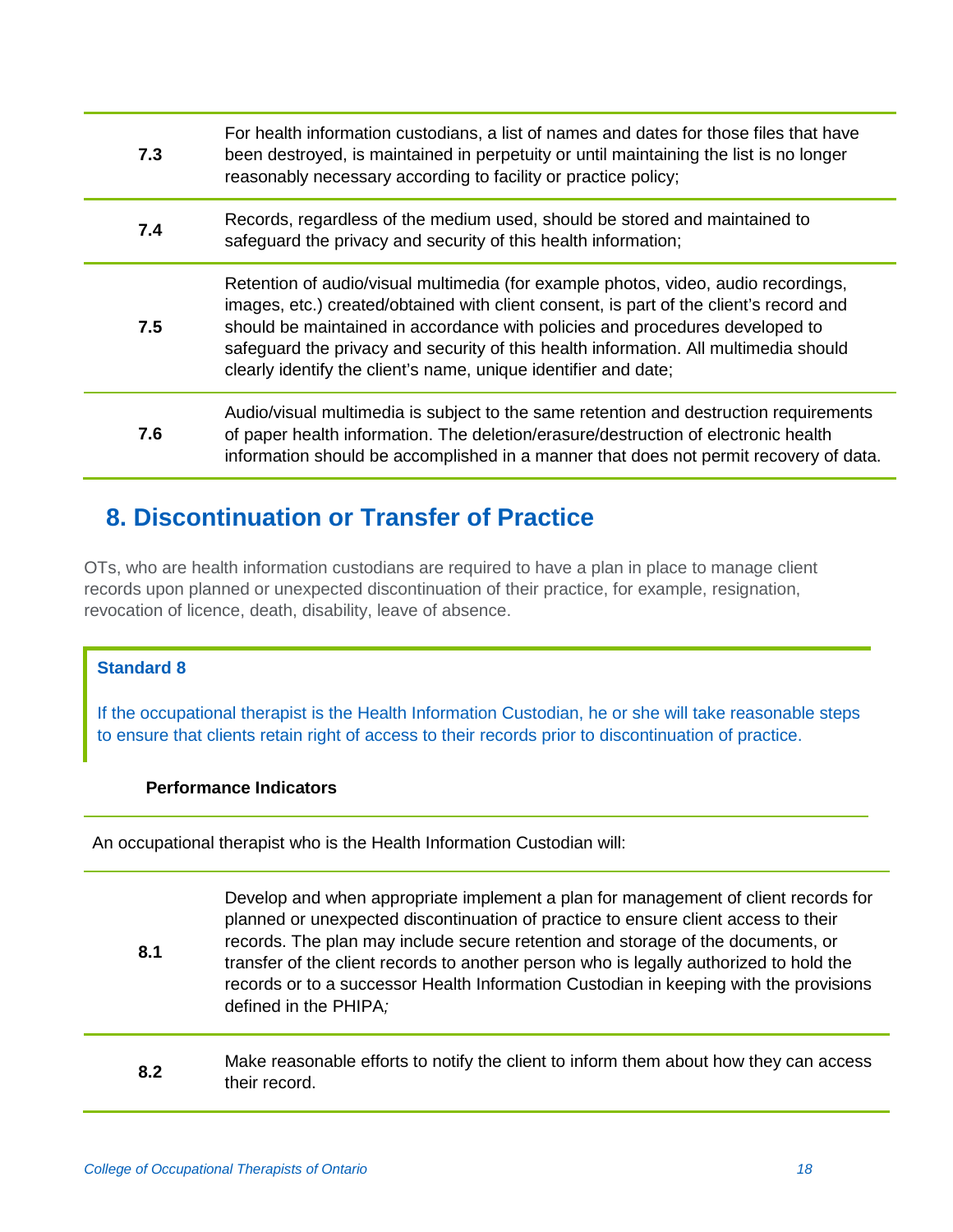## **9. Financial Records**

In every circumstance in which an OT provides service to a client, or sells or provides any product where the client or other person or agency is directly billed for the service, records should be created that transparently document the financial transaction.

**Note**: Please refer to Business Practices in the Misconduct Regulations

#### **Standard 9**

The occupational therapist will ensure that a financial record is kept for every client to whom a fee is charged by the occupational therapist.

#### **Performance Indicators**

| 9.1    | Ensure the financial records include:                                                                                                                                    |
|--------|--------------------------------------------------------------------------------------------------------------------------------------------------------------------------|
| 9.1.1  | A clear identification of the person(s) who provided the product or service<br>and his or her title;                                                                     |
| 9.1.2  | A clear identification of the client to whom the service or product was<br>provided, for example, client's full name and address and unique identifier if<br>applicable; |
| 9.1.3  | The particulars of item sold and/or service delivered;                                                                                                                   |
| 9.1.4  | The fee for the item/service;                                                                                                                                            |
| 9.1.5  | The date the item/service was sold/provided;                                                                                                                             |
| 9.1.6  | The date and method of payment received;                                                                                                                                 |
| 9.1.7  | Any differential fees charged for services provided by OT support<br>personnel;                                                                                          |
| 9.1.8  | The reason(s) why a fee may have been reduced or waived;                                                                                                                 |
| 9.1.9  | Where the fees were charged to a third party, the full name and address of<br>the third party;                                                                           |
| 9.1.10 | Any balance due or owing; and                                                                                                                                            |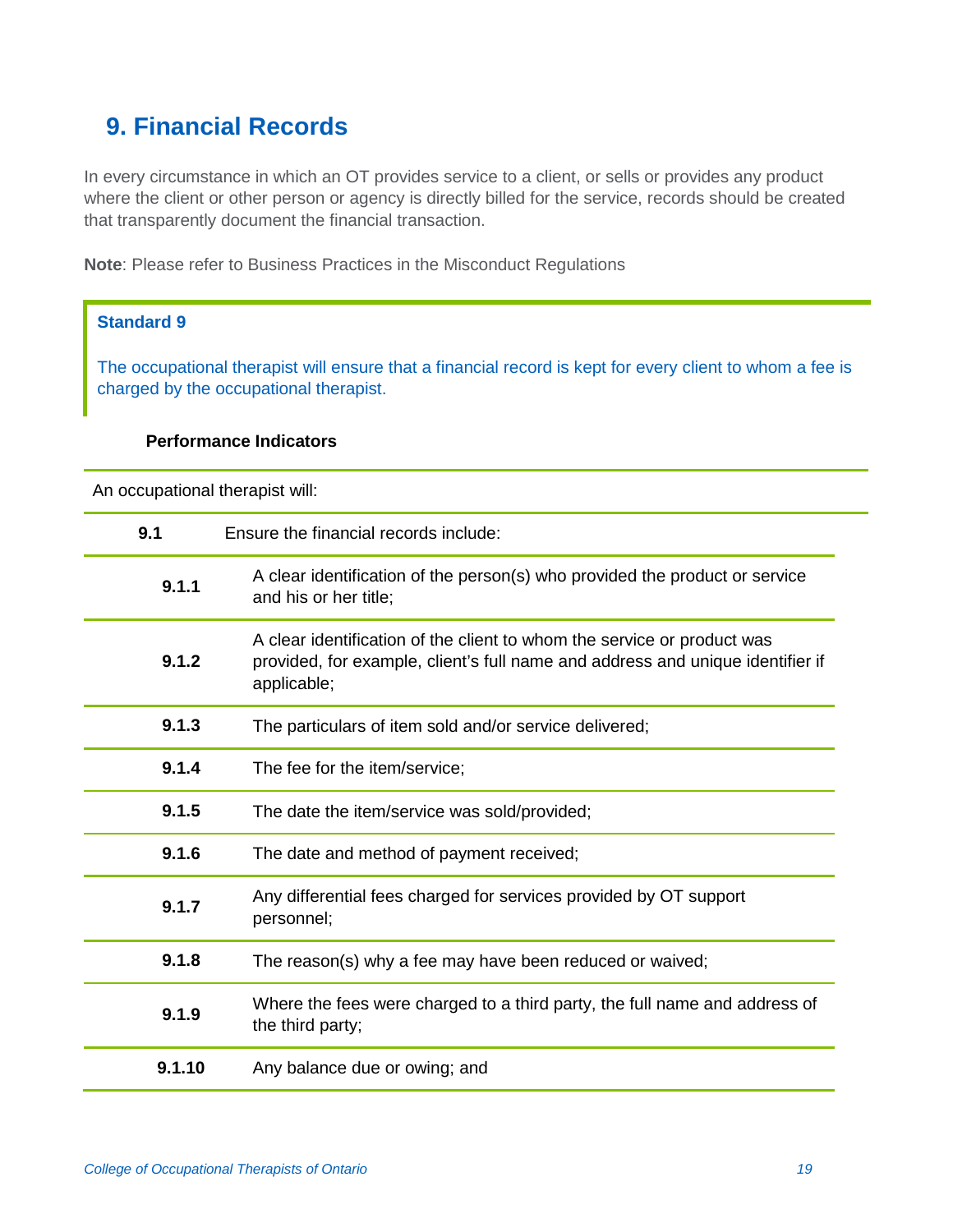- **9.1.11** Information that documents the retention of an agency for the collection of the outstanding balance.
- **9.2** Retain financial records in a manner consistent with the preceding standards and indicators for record keeping. These records may be kept separately from clinical records.

## **10. Equipment Records**

The equipment and assessment tools used by OTs require periodic maintenance and inspection for safety, efficacy and accuracy. OTs have a responsibility to ensure that records of these activities are maintained, even if this activity and the associated record keeping are completed by a facility maintenance department. These records are different than those related to specific client equipment such as wheelchairs and equipment clients purchase for activities of daily living. Records about specific client equipment should generally be kept in the individual client record.

#### **Standard 10**

The occupational therapist will ensure that service maintenance records are kept for equipment used in the provision of care that may pose a risk of harm or impact the accuracy of assessment results.

#### **Performance Indicators**

An occupational therapist will:

Ensure that equipment maintenance activities such as inspection and servicing are documented.

**10.1 Note:** OTs who own and operate their own equipment are responsible to develop equipment service protocols and maintenance records. OTs who are not directly accountable for equipment maintenance processes are responsible to ensure appropriate records are being maintained. For example, an OT working in a hospital is responsible to know and adhere to the equipment maintenance procedures of the organization and to ensure that maintenance records are kept.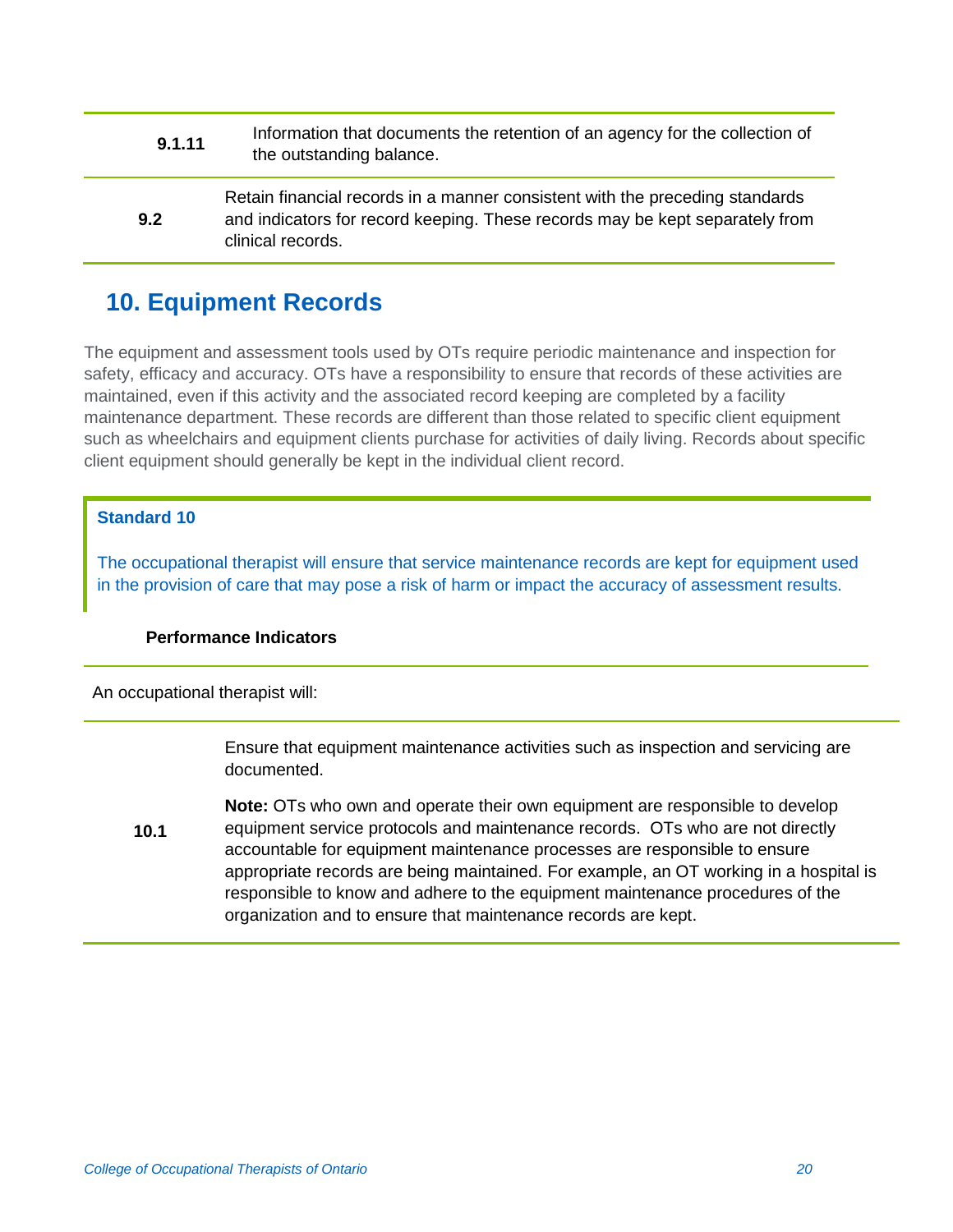| 10.2 | Ensure equipment records are retained for a minimum of five years from the date of last<br>entry even if the equipment is discarded; |
|------|--------------------------------------------------------------------------------------------------------------------------------------|
| 10.3 | Incorporate appropriate equipment documentation regarding cleaning, disinfection, and<br>sterilization protocols into practice.      |
|      | Note: Please refer to Standards for Infection Prevention and Control                                                                 |

## **11. Records Available to the College**

#### **Standard 11**

The occupational therapist will make his or her records, documents and data relevant to his or her practice of occupational therapy available for inspection, testing or copying by a person appointed for the purpose under the RHPA.

#### **Performance Indicators**

| 11.1 | Not charge a fee for any copies of a record requested by the College;                                                                                        |
|------|--------------------------------------------------------------------------------------------------------------------------------------------------------------|
| 11.2 | Not be required to obtain consent nor inform the client if records are submitted to the<br>College.                                                          |
|      | Note: Under the RHPA client consent is not required in order for an OT to submit<br>records to the College in the course of a College proceeding or inquiry. |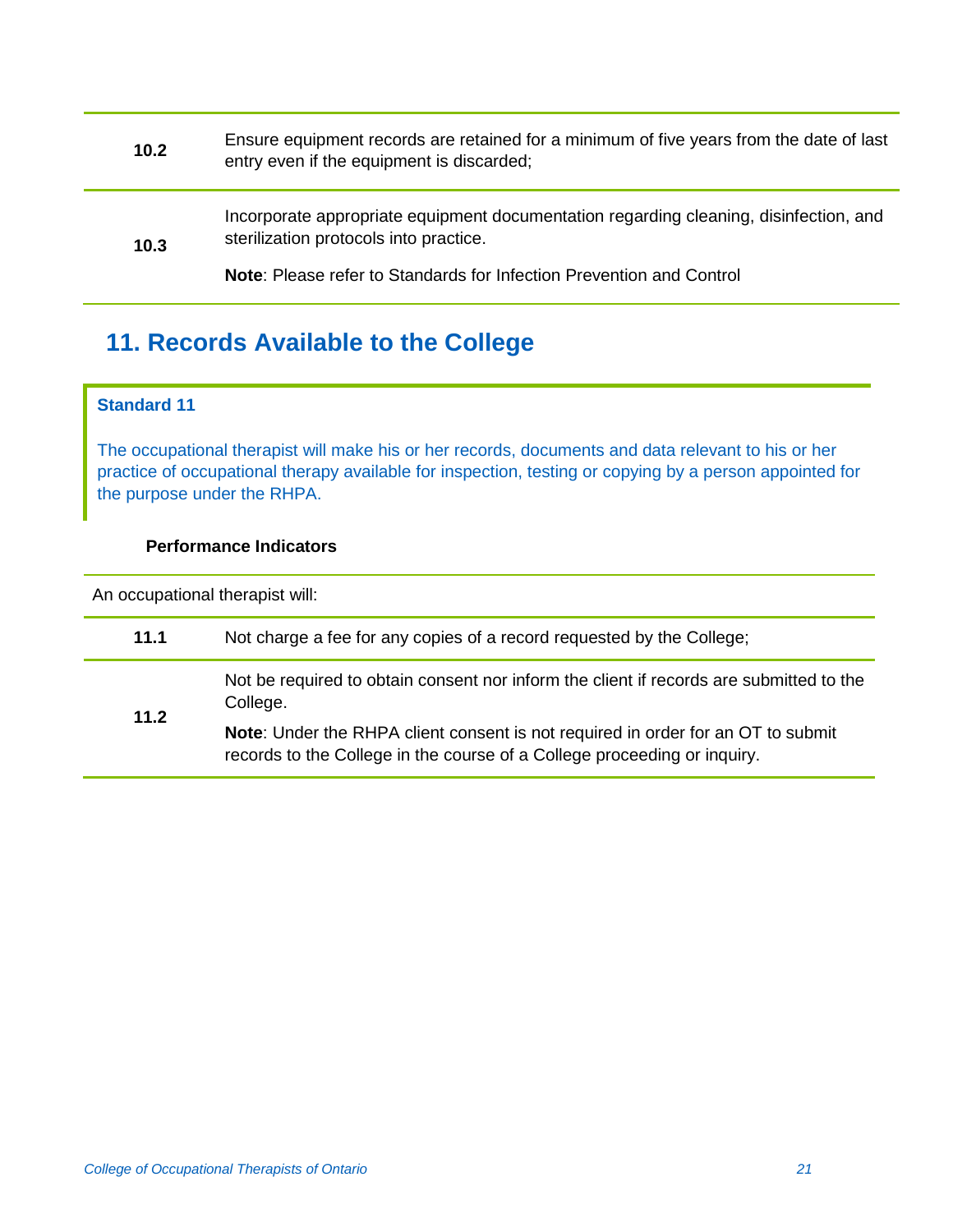## **Glossary**

| <b>Agent</b>                        | An agent is an individual who is authorized to perform services or activities on<br>behalf of a health information custodian.                                                                                                                                                                                                                                 |
|-------------------------------------|---------------------------------------------------------------------------------------------------------------------------------------------------------------------------------------------------------------------------------------------------------------------------------------------------------------------------------------------------------------|
| <b>Attendance</b><br>record         | A document that lists a client visit by a health professional for a specific date.                                                                                                                                                                                                                                                                            |
| Care<br>pathway/Clinical<br>pathway | An outline of anticipated care, placed in an appropriate timeframe, to help a<br>client with a specific condition or set of symptoms move progressively through<br>a clinical experience to anticipated positive outcomes.                                                                                                                                    |
| <b>Care protocol</b>                | This term is intended to capture any care map, clinical pathway or protocol that<br>has been developed and approved for client service delivery.                                                                                                                                                                                                              |
| <b>Charting</b>                     | The process of recording client care data into a health record.                                                                                                                                                                                                                                                                                               |
| <b>Charting by</b><br>exception     | A method of client care documentation that uses a pre-determined plan<br>whereby only unusual occurrences, changes to that plan or significant findings<br>are recorded.                                                                                                                                                                                      |
| <b>Circle of care</b>               | A non-defined term under the Personal Health Information Protection Act,<br>2004, used to describe Health Information Custodians and their authorized<br>agents who are permitted to rely on an individual's implied consent when<br>collecting, using disclosing or handling personal health information for the<br>purpose of providing direct health care. |
| <b>Client</b>                       | The client (also referred to as "the patient" in the RHPA) is the individual (or<br>group of individuals) or the client's authorized representative, whose<br>occupational performance issue(s) is the focus of care.                                                                                                                                         |
| <b>Collaborative care</b>           | Collaborative care, which may require a broad network of collaborative<br>interactions among a variety of health service providers, clients, their families<br>and caregivers, and the community, with clients being both the focal points and<br>full-fledged partners of the overall effort.                                                                |
| <b>Confidentiality</b>              | This is the obligation a health care provider/agency has to ensure the client's<br>right to privacy is respected by limiting the access to or improper use of<br>information without the client's authorization.                                                                                                                                              |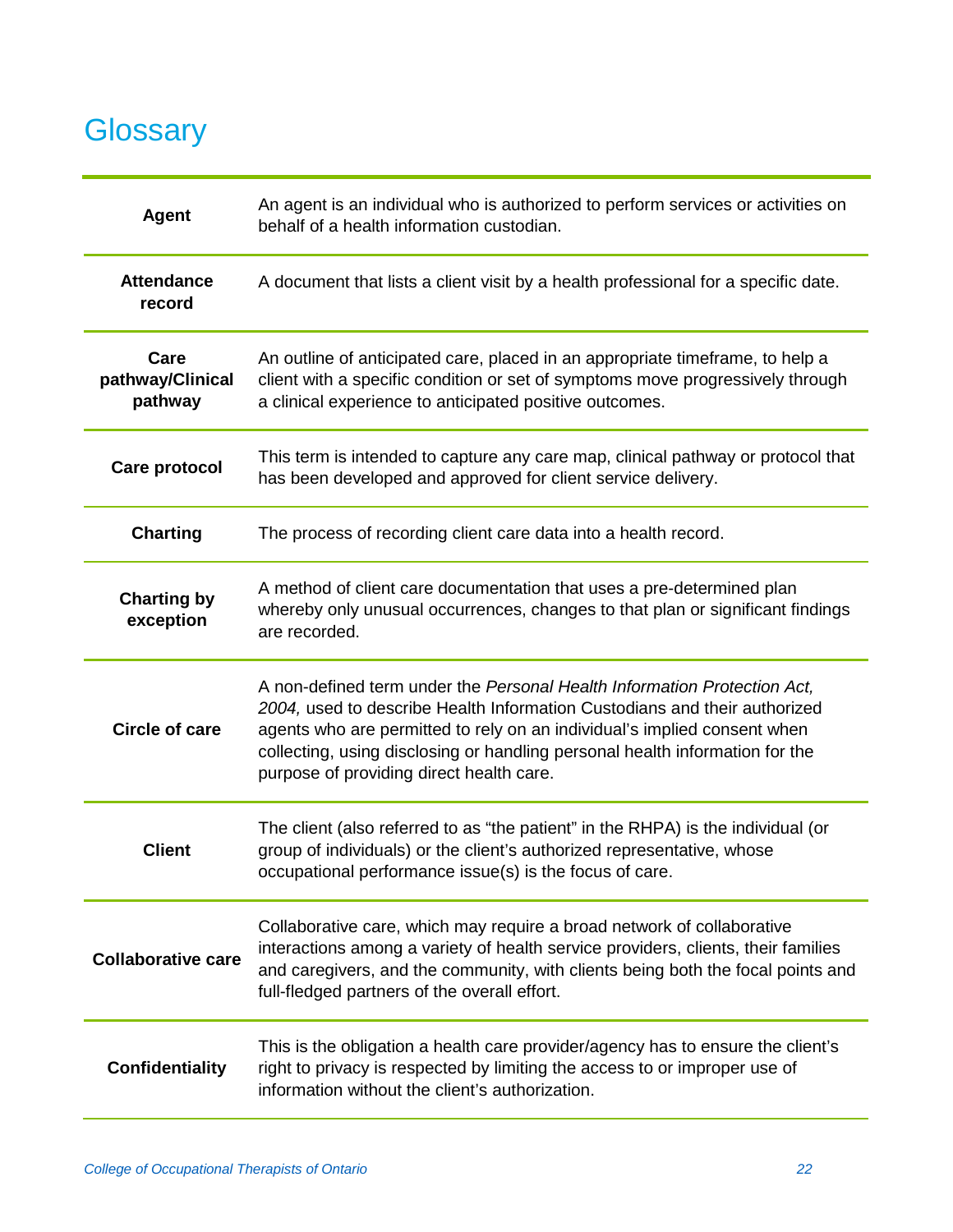| <b>Controlled acts</b>                                                         | Controlled acts, defined in the Regulated Health Professions Act, 1991, are<br>acts restricted to authorized professionals because the risk of harm to the client<br>is perceived to be significant.                                                                                                                           |
|--------------------------------------------------------------------------------|--------------------------------------------------------------------------------------------------------------------------------------------------------------------------------------------------------------------------------------------------------------------------------------------------------------------------------|
| <b>Custodian or</b><br><b>Health</b><br><b>Information</b><br><b>Custodian</b> | This is a listed individual or organization under PHIPA that, as a result of<br>his/her or its power or duties, has custody or control of personal health<br>information.                                                                                                                                                      |
| <b>Delegation</b>                                                              | Refers to the transfer of authority from one practitioner to another to perform a<br>controlled act. (versus the assignment of tasks to support personnel)                                                                                                                                                                     |
| <b>Designation</b>                                                             | The term designation is used to denote the authorized use of title and/or its<br>abbreviation – for occupational therapists the abbreviation is OT Reg. (Ont.).                                                                                                                                                                |
| <b>Digital signature</b>                                                       | An electronic signature that uses encryption technology to provide a unique<br>signature that verifies its authenticity, integrity (cannot be altered) and non-<br>repudiation (signer cannot easily deny affixing the signature).                                                                                             |
| <b>Electronic</b><br>communication                                             | Communication by means of email or similar technology.                                                                                                                                                                                                                                                                         |
| <b>Electronic health</b><br>record                                             | The longitudinal integration of a service recipient's health information collected<br>over a period of time that resides within computer architecture.                                                                                                                                                                         |
| <b>Electronic</b><br>signature                                                 | A signature applied by electronic means.                                                                                                                                                                                                                                                                                       |
| <b>Encryption</b>                                                              | Encryption is the process of transforming information (referred to as plain text)<br>using an algorithm (called cipher) to make it unreadable to anyone except<br>those possessing special knowledge, usually referred to as a key.                                                                                            |
| <b>Firewall</b>                                                                | A firewall is a dedicated appliance, or software running on another computer,<br>which inspects network traffic passing through it, and denies or permits<br>passage based on a set of rules                                                                                                                                   |
| Lock box                                                                       | A term of reference in the Personal Health Information Protection Act, 2004,<br>used to describe the right of an individual to instruct a health information<br>custodian not to disclose specified personal health information to another<br>custodian for the purpose of providing health care. An individual can be said to |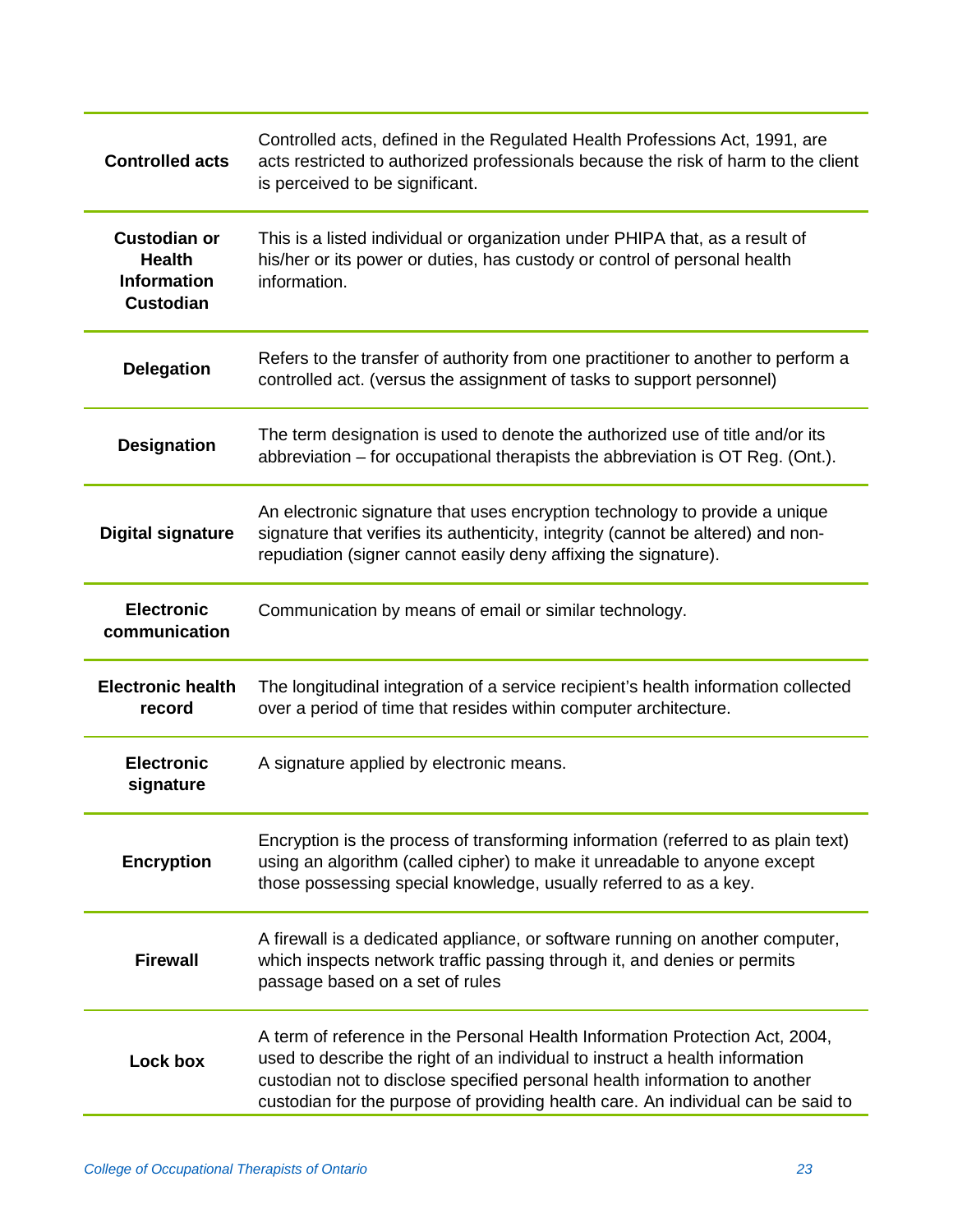|                                       | have placed his/her personal health information into a lock box by expressly<br>withholding or withdrawing consent for his/her health information to be<br>collected, used or disclosed.                                                                                                                                                                                                                                                                            |
|---------------------------------------|---------------------------------------------------------------------------------------------------------------------------------------------------------------------------------------------------------------------------------------------------------------------------------------------------------------------------------------------------------------------------------------------------------------------------------------------------------------------|
| <b>Locked document</b>                | A document may be "locked for editing" which means that the author or system<br>administrator has disabled the means to edit a document in an electronic form.                                                                                                                                                                                                                                                                                                      |
| <b>Personal health</b><br>information | Personal information related to an individual health and health care as defined<br>in the Personal Health Information Protection Act, 2004.                                                                                                                                                                                                                                                                                                                         |
| <b>Personal</b><br>information        | Information about an identifiable individual, excluding the name, title or<br>business address or telephone number of an employee of a healthcare agency.<br>(PIPEDA)                                                                                                                                                                                                                                                                                               |
| <b>Practice / service</b>             | These two terms are used interchangeably and refer to the overall<br>organizational and specific goal directed tasks for the provision of activities to<br>the client; including direct client care, research, consultation, education or<br>administration.                                                                                                                                                                                                        |
| <b>Privacy</b>                        | This is the right individuals have to control how their personal information is<br>handled, that is, their right to determine what personal information is collected,<br>used and disclosed, when, how and with whom.                                                                                                                                                                                                                                               |
| <b>Record</b>                         | A record means information, however recorded (for example written,<br>electronically recorded/entered, audio, video, photographs, diskette), generated<br>(in the case of an occupational therapy record) by the OT or an individual<br>supervised by the OT, pertaining to occupational therapy services provided by<br>the OT. This includes but is not limited to referrals, assessment, therapy goals,<br>progress toward goals, attendance, remuneration, etc. |
| <b>Rough notes</b>                    | Also referred to as scratch notes, or side bar notes that may or may not<br>become part of the client's health record. (They may be destroyed if not<br>needed, but if they exist at the time that access to the record is sought, they<br>are considered a legal part of the client's record.)                                                                                                                                                                     |
| <b>Security</b>                       | This is the administrative, physical and technological safeguards a health care<br>agency has in place to prevent accidental or intentional disclosure by<br>inappropriate access or by unauthorized individuals. It also includes the<br>mechanisms in place to protect the information from alteration, destruction or<br>loss.                                                                                                                                   |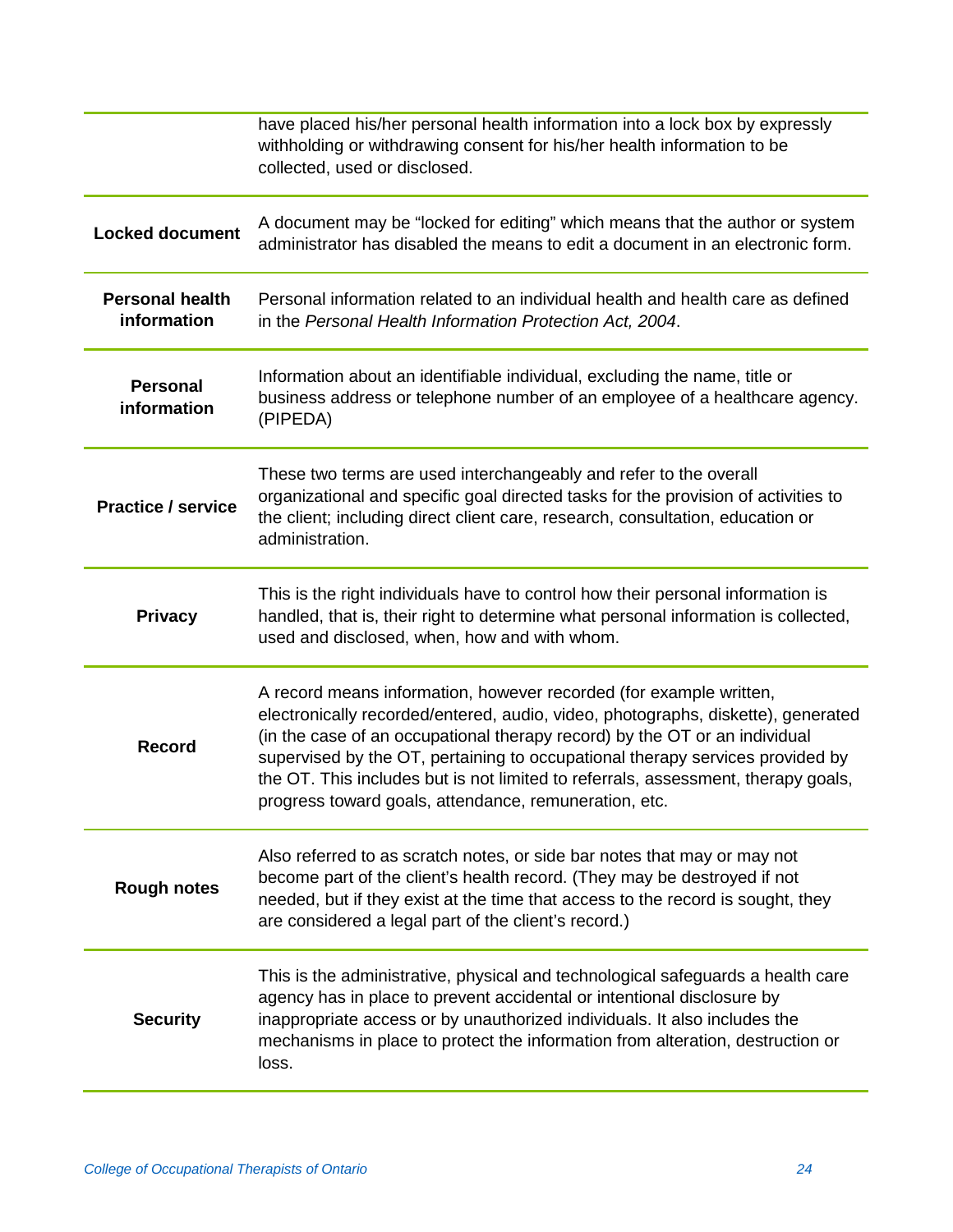| Sign/signature       | The registrant's signature, including an electronic signature as long as the<br>registrant takes reasonable steps to ensure that only the registrant can affix it.                                                                   |
|----------------------|--------------------------------------------------------------------------------------------------------------------------------------------------------------------------------------------------------------------------------------|
| <b>Stakeholder</b>   | Someone who has a valid interest in the outcome of a decision involving the<br>client. Examples of stakeholders include family members, other health care<br>team members, physicians, insurance company, legal representative, etc. |
| <b>Time stamping</b> | Time stamping is a process used primarily in the electronic health record. Time<br>stamping provides proof that a document existed at a specific date/time.                                                                          |
| Third party          | Someone other than the principals (usually the client and the OT) who are<br>involved in a transaction.                                                                                                                              |
| Unique identifier    | A number assigned to a case file to identify a unique individual and to<br>distinguish them from others.                                                                                                                             |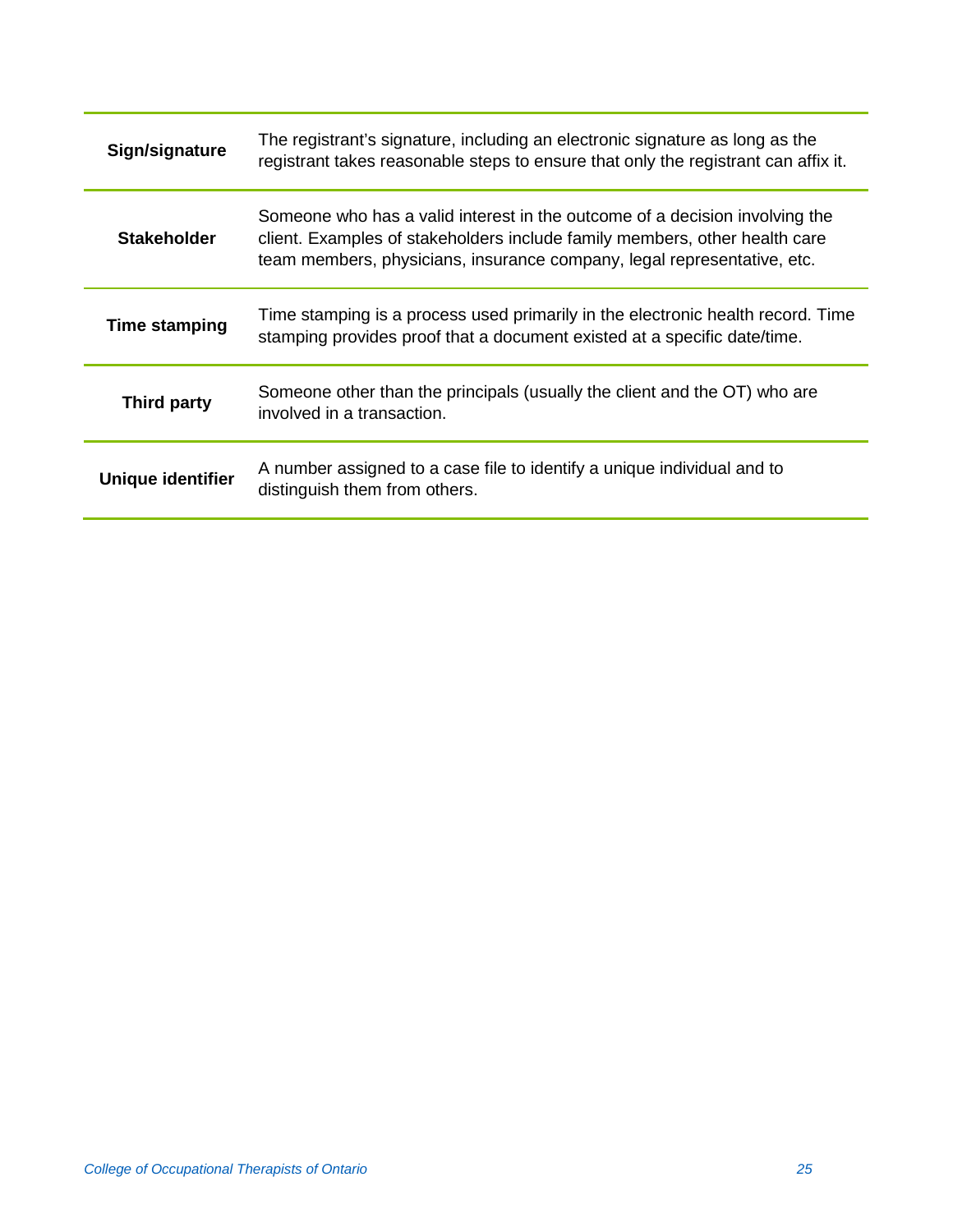## References

- College of Occupational Therapists of Ontario (2013). Standards for Occupational Therapy Assessments. Toronto, ON.
- College of Occupational Therapists of Ontario (2011). Standards for the Supervision of Students. Toronto, ON.
- College of Occupational Therapists of Ontario (2011). Standards for the Supervision of Support Personnel. Toronto, ON.
- College of Occupational Therapists of Ontario (2008). Standards for Consent. Toronto, ON.
- College of Occupational Therapists of Ontario (2008). Standards for Record Keeping. Toronto, ON.
- College of Occupational Therapists of Ontario (2006). Standards for Infection Control. Toronto, ON.
- College of Occupational Therapists of Ontario (2012). Guide to Use of Title. Toronto, ON.
- College of Occupational Therapists of Ontario (2002). Guideline on the Controlled Acts and Delegation. Toronto, ON.
- Information and Privacy Commissioner of Ontario (2004). A Guide to the *Personal Health Information Protection Act*. Retrieved from www.ipc.on.ca on February 15, 2015.
- Information and Privacy Commissioner of Ontario (2005). Frequently Asked Questions: *Personal Health Information Protection Act*.
- *Personal Health Information Protection Act, 2004*.
- *Personal Information Protection and Electronic Documents Act, 2000*
- *Regulated Health Professions Act, 1991*
- Towards Greater Professional Collaboration: An Interprofessional Record Keeping Resource retrieved from http://healthregcollaborativepractice.com April 15, 2015.